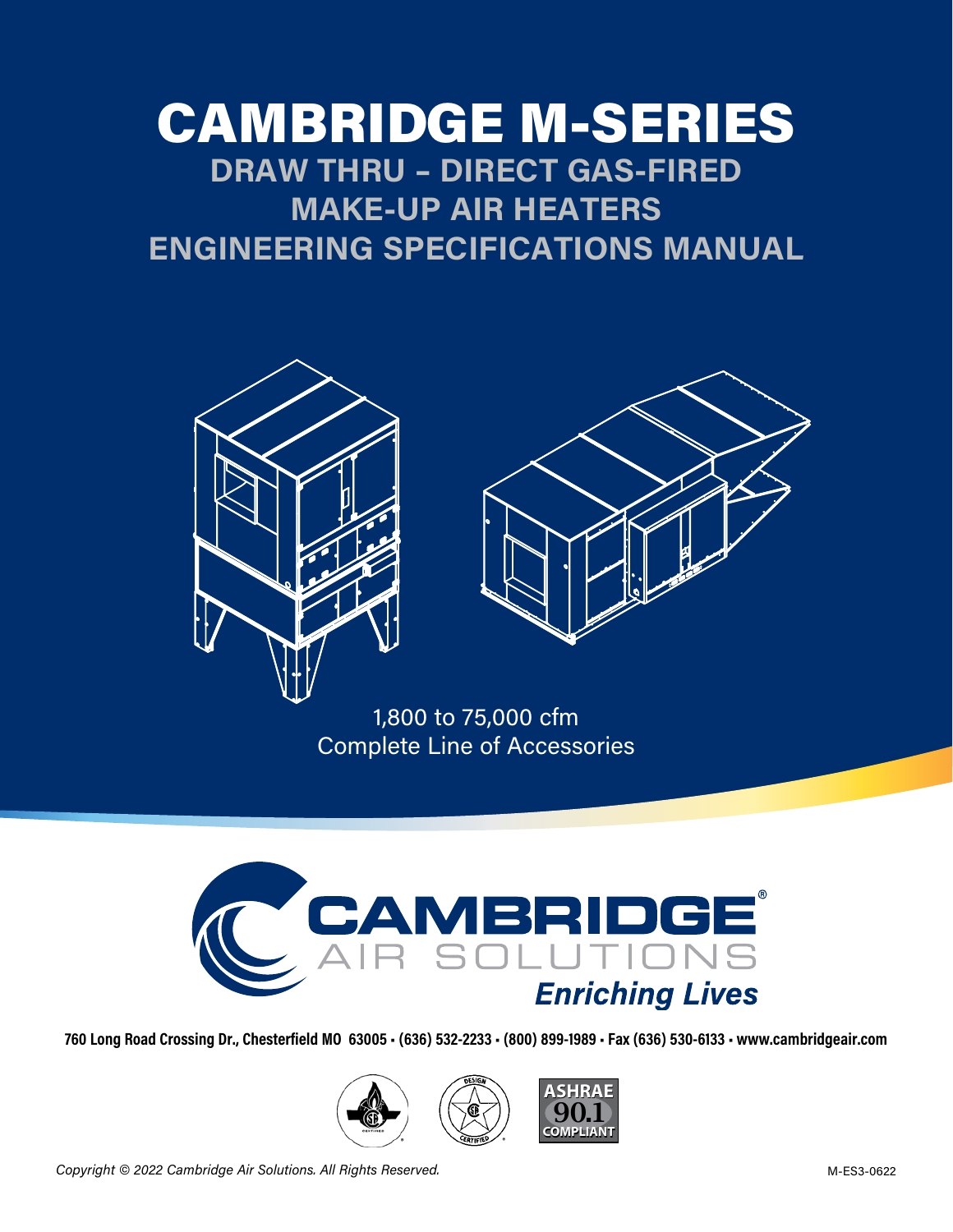# **Unique Features & Benefits M-Series Make-Up Air Heaters**

#### **Performance**

- **Cambridge Burner**  Cambridge designs and manufactures its own proprietary, high efficiency stainless steel burners. Our design has the highest input rating per linear foot of burner (1000 MBH/ft). You can't get the high performance of a Cambridge burner unless you have a Cambridge heater.
- **Variable Air Volume System** is available with optional VFD (Variable Frequency Drive) Controls The most effective and energy efficient way to compensate for varying amounts of exhausted air. Cambridge VFD designs provide competitive first cost while their greater efficiency provides lower operating costs.
- **ASHRAE 90.1 Compliant** Cambridge M-Series Heaters can be labeled as complying with the latest requirements of ASHRAE Standard 90.1. This is a requirement for LEED Certified Green Buildings and a growing number of local, state, federal (DOE) building codes.

### **Reliability**

- **Industry's Best Warranty Package** Includes 2 years on the heater and 5 years on the stainless Cambridge burner.
- **Shielded & Ventilated Motor Assembly** Motor is shielded from radiant heat of burner flame and is in the cool air stream - Lower maintenance and longer motor life.
- **Low Voltage Hot Surface Igniter** The most dependable gas ignition system for gas fired products. Eliminates problems that conventional high voltage spark ignition systems have with moisture laden air.
- **Stainless Steel Burner & Flame Rod** Reduces maintenance and increases service life.
- **Patented Low Fire Start Technology** Increases reliability and saves energy by ensuring smooth and consistent main burner light-off without reliance on antiquated pilot ignition controls.
- **Watertight Housing** design with external drains (horizontal roof top configurations) Stops ingested water from leaking into building by providing weep holes that drain outside the roof curb.
- **Closed Cell, Non-Water Absorbing Insulation** in the base of each horizontal unit Eliminates condensation problems on underside of heater. Other conventional designs use less expensive, fiberglass insulation which absorbs moisture, effectively reducing its R-value.
- **Polyester Powder Coating** (optional) Provides highest quality finish with longer service life.
- **Dual, Low Velocity Inlet Hoods** (optional) Larger inlet surface reduces problems from rain and snow ingestion. Integral filter racks provide same surface area as V-Bank filter section (applicable to horizontal and vertical indoor configurations).

# **Safety**

- **Cambridge Air Solutions was the first** manufacturer to have its Make-Up Air Heater tested and certified to the industry's harmonized joint US/Canadian standard for Non-Recirculating Direct Gas-Fired Industrial Air Heaters, ANSI Z83.4/CSA 3.7-M99.
- **Integral Non-Fused Disconnect Switch** Increases safety for maintenance personnel and minimizes initial electrical field wiring expense.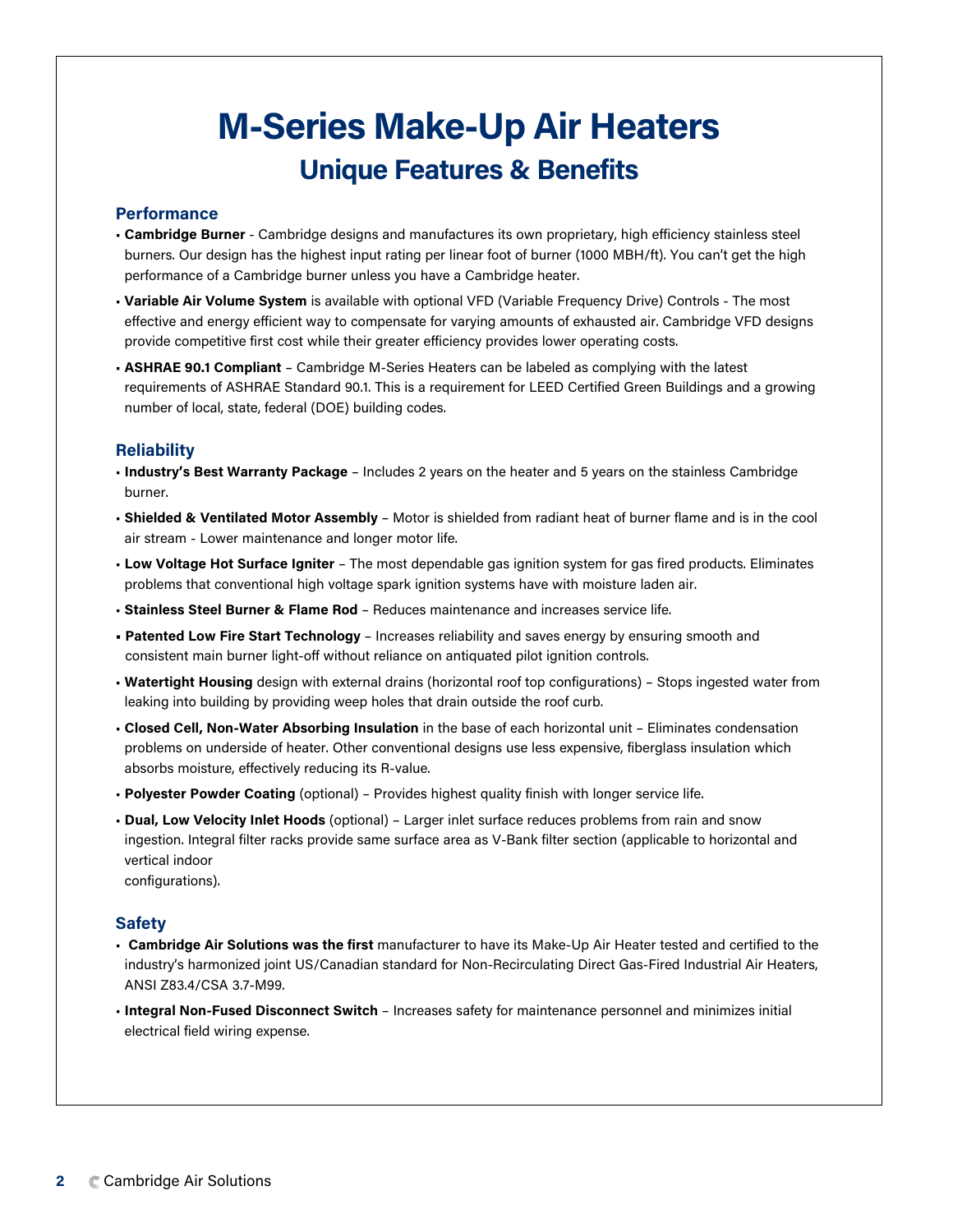#### **Easy Installation and Serviceability**

- **Mounting Flexibility** Horizontal mounting includes: rooftop, thru-wall, under roof and pad mount options. Vertical mounting includes indoor and outdoor options.
- **External Profile Damper Adjustment** Allows for simple, proper start-up. Eliminates the frustrating and time consuming heater start-up procedure associated with conventional designs that offer only internal profile adiustment.
- **Zero Clearance from Combustibles Rating** for heaters with the insulated housing option Standard feature for all indoor units. Optional for outdoor units. Eliminates additional installation cost required for non-rated designs due to placement of non-combustible materials adjacent to the heater skin.
- **Factory Tested** as a fully-assembled heater Minimizes initial start-up requirements.
- **Rigid Construction** Supplied with structural perimeter base frame. Includes combination lifting eyes/hanging brackets for easy installation.
- **Integral Curb Counterflashing and Factory Assembled Inlet Accessories** Reduces field labor cost and speeds up installation (horizontal configuration only).
- **Integral Pressure Gauge** for determining pressure drop across burner while adjusting profile dampers Ensures accurate adjustment at start-up for most efficient operation.
- **Gas Valve Leak Test Switch** Allows service technician to readily check the gas tightness of gas valve seats.
- **Service Switches** Permits local control of blower and burner operation by service technicians.
- **Low Temperature Cutout** prevents building freeze-up. Shuts down blower when burner does not operate and outdoor air temperature is below setpoint. Field selectable setpoint (40°, 45°, 50°, 55°F).
- **Pre-Purge Timer** Ventilates heater cabinet with minimum four air changes prior to ignition attempt. Selectable time periods up to 32 seconds. Accommodates any attached inlet ducting.
- **Class 2 Wiring for Remote Control Station** Minimizes field wiring expense.
- **Entering Air Thermostat** Economizer control to shut down burner operation during mild weather. Field selectable setpoint (45°, 50°, 55°, 57.5°, 60°, 62°, 64°, 66°, 68°, 70°F).

#### **Variable Frequency Drive (VFD)**

Cambridge M-Series Make-Up Air Heaters with optional VFD controls provide a solution for facilities that need to compensate for varying amounts of exhausted air. VFD is superior to other types of variable air volume systems because our technology varies the outside air supply without the need for continuous operation of the motor at full rated horsepower.

#### **Benefits include:**

- Ability of one system to efficiently handle changing exhausted air requirements
- Significantly lower electrical consumption and operating costs
- Better indoor air quality because Cambridge VFD systems use only fresh outside air and do not recirculate contaminated indoor air

Flexible VFD control options deliver precise performance to match the requirements of any facility. Contact your local Cambridge Representative for more information on VFD controls.

# *"The Performance Leader"*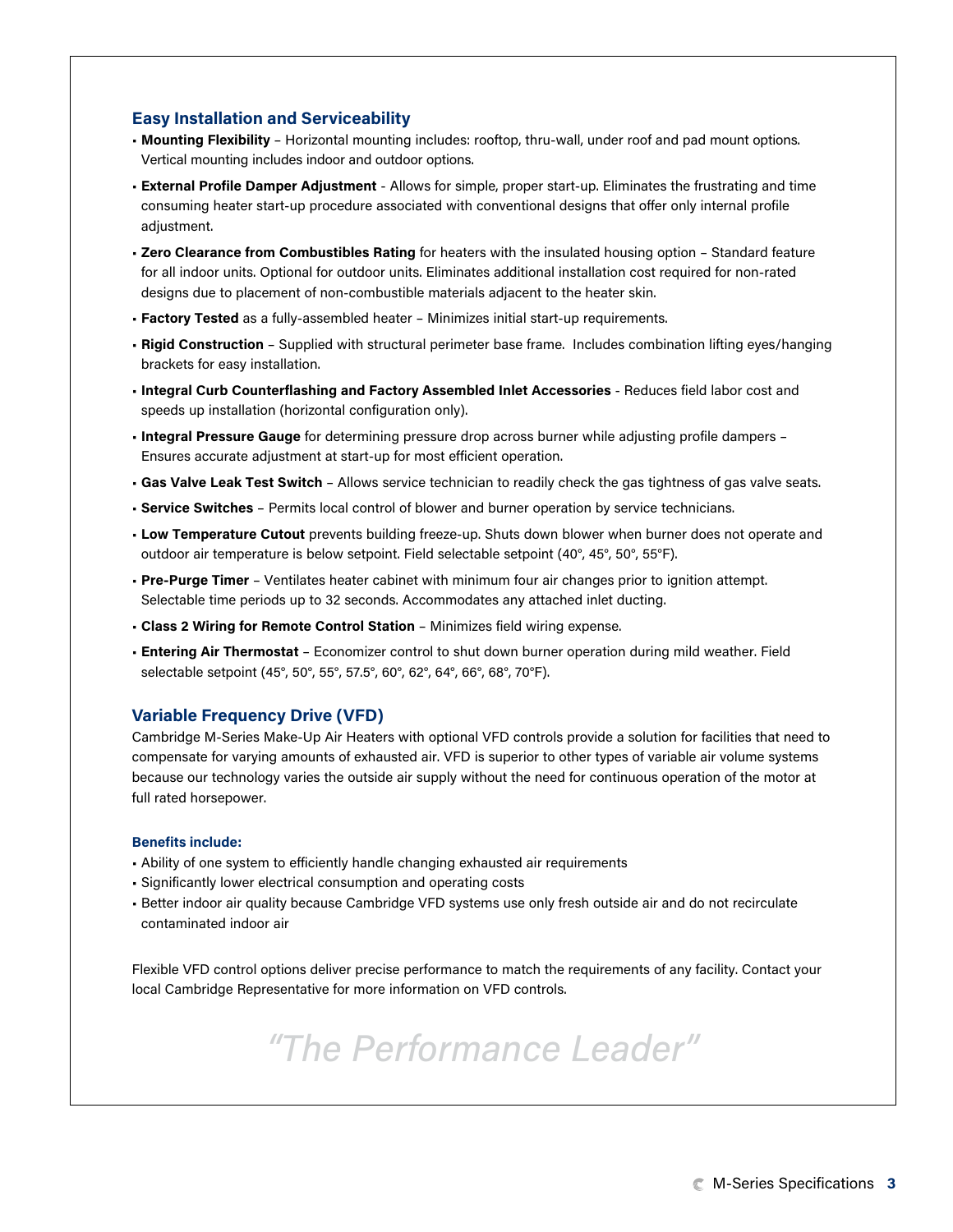# **M-Series Make-Up Air Heater Specifications**

**General:** The M-Series Direct Gas-Fired Make-Up Air Heater shall be factory assembled and tested to assure proper alignment of subassemblies and proper adjustment and performance of controls. Heaters must be CSA certified to the Standard for Non-Recirculating Direct Gas-Fired Industrial Air Heaters, ANSI Z83.4/CSA 3.7-M99. ❑ Heaters must be labeled as ASHRAE 90.1 compliant *(optional)*. Horizontal Mount Heaters shall be manufactured for *(select one)*: ❑ Rooftop ❑ Thru Wall ❑ Under Roof ❑ Pad Mount applications and configured with the discharge arrangement for *(select one)*: ❑ Down Blast ❑ Horizontal Blast ❑ Up Blast. Vertical Mount Heaters shall be manufactured for *(select one)*: ❑ Indoor ❑ Outdoor applications and configured for vertical mounting with the discharge arrangement for *(select one)*: ❑ Horizontal Blast ❑ Up Blast.

**Construction:** The heater housing shall be constructed entirely of G90 galvanized steel and the finish shall be *(select one)*: ❑ Unpainted *(standard)* ❑ Painted with a Gray Polyester Powder Coating *(optional)*. Lifting eyes and hanging brackets shall originate from the base frame.

**Base:** The heater base shall have a full perimeter exterior frame constructed of ❑ 14 gauge steel *(for models M110, M112 & M115) (horizontal configuration only)* ❑ 12 gauge steel *(for models M118, M120 & M125)* ❑ 10 gauge steel *(for models M130, M136 & M140)*, which forms the integral counterflashing for horizontal curb mount applications. The horizontal configuration heater base shall be manufactured with double wall floor panels constructed of ❑ 20 gauge steel *(for models M110, M112 & M115)* ❑ 18 gauge steel *(for models M118, M120, M125, M130, M136 & M140)* bottom pan and interior pan that encloses the 1/2" thick, non-water absorbing, closed cell, rubber insulation which is attached to the base panels with adhesive fully applied to bottom pan and rubber insulation. All floor panel joints shall be sealed to prevent any ingested moisture from leaking into the building. Weep holes, located outside the curb perimeter on horizontal heater configuration, shall be provided at the heater inlet to allow ingested moisture to drain from the heater base.

**Housing:** The heater cabinet is to be constructed of ❑ 20 gauge structurally reinforced housing panels *(for models M110, M112 & M115) (horizontal configuration only)* ❑ 16 gauge structurally reinforced housing panels *(for models M118, M120, M125, M130, M136 & M140[M140 Horizontal configuration only])* The housing shall withstand a positive or negative pressure up to 2"WC without any adverse effects. An inlet bird screen is required.

The heater cabinet is to be *(select one)*: ❑ Non-Insulated *(for models M118, M120, M125, M130, M136 & M140)* ❑ Fully, Internally Insulated with faced, 1" thick, 1 1/2 lb. density, NFPA 90A thermal and acoustical fiber glass insulation (mechanically fastened). The housing shall be of watertight construction with all joints caulked internally and externally. Unit access doors shall be ❑ Lift-off *(for horizontal configuration only)* ❑ Hinged *(for vertical configuration only)* with full perimeter gaskets and latches. Access doors shall be provided on both sides of the heater.

**Blower:** The blower shall be a Class I, double width, double inlet (DWDI), forward curved centrifugal fan with a ❑ galvanized steel wheel *(for models M110, M112, M115, M118, M120)*, ❑ fully painted steel wheel *(for models M125, M130, M136 & M140)* and painted housing. The blower wheel shall be statically and dynamically balanced. The shaft shall be coated with a rust inhibitor. Shaft critical speeds shall be at least 1.25 times the maximum operating speed. The fan bearings shall be ❑ permanently lubricated self-aligning sealed ball bearings, resiliently mounted for sound and vibration attenuation *(for models M110, M112 & M115 [3HP])* ❑ self-aligning, sealed ball or roller bearings with grease fittings *(for models M115 [5HP], M118, M120, M125, M130, M136 & M140)*.

**Motor/Drives:** The motor shall be \_\_\_hp, \_\_\_\_volts, \_\_phase, 60 hertz, ball bearing type, ❑ Open Drip Proof *(standard)*

❑ Totally Enclosed Fan Cooled *(optional)* construction designed for continuous duty at 40°C with a 1.15 service factor rating.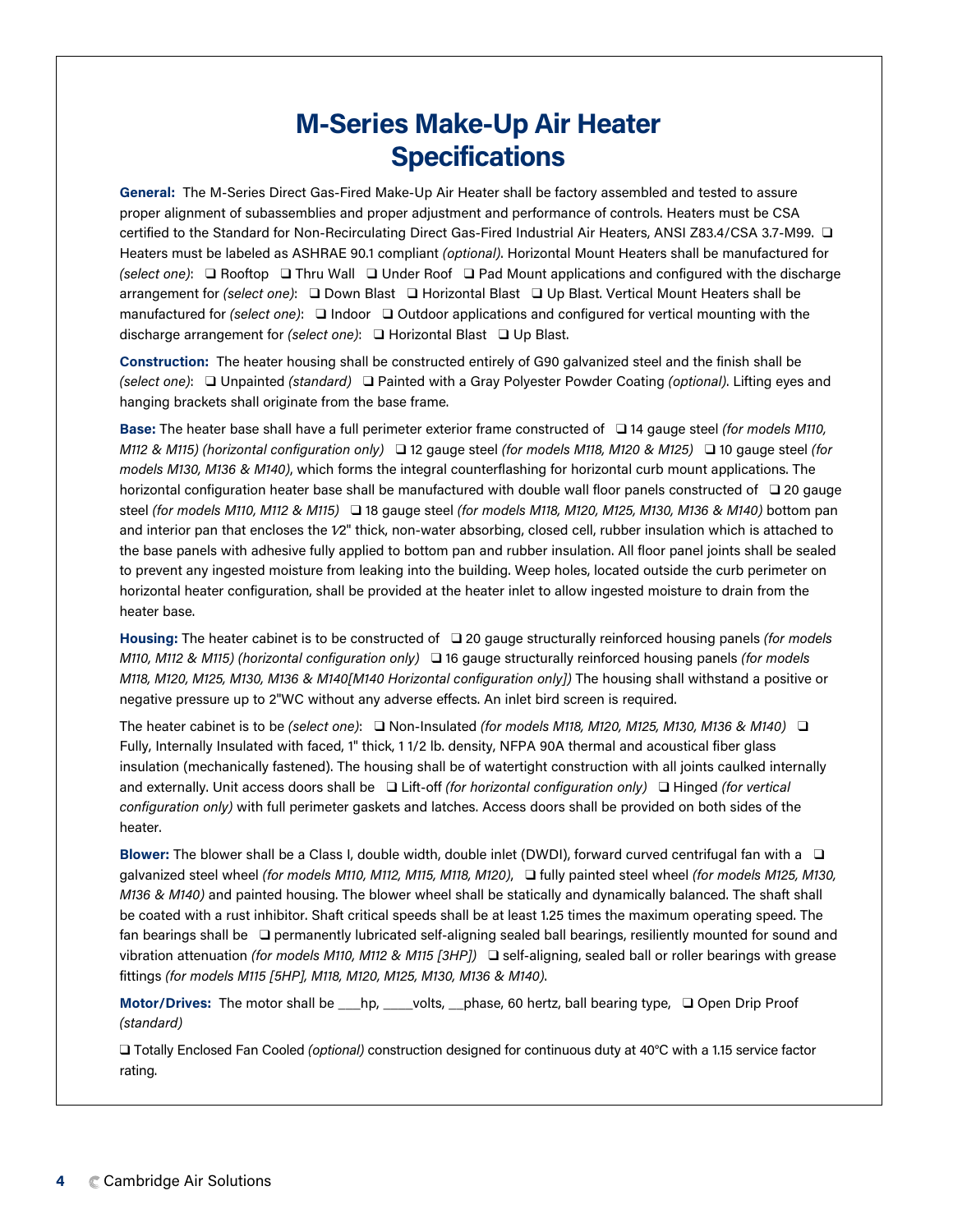The motor shall be shielded from radiant heat from the burner flame and mounted inside the heater housing in a cool air stream on an adjustable slide base. (Field wiring for the motor is required for model M140). The fan drive shall be a heavy duty V-belt drive designed for a minimum service factor of 1.50 based on motor horsepower. Motor sheaves shall be ❑ Fixed *(above 5HP)* ❑ Adjustable *(5HP and below)*. Motors shall ❑ be permanently lubricated (10 hp and below) ❑ have grease fittings (above 10 HP).

**Mounting Legs:** For vertical mount only, the mounting legs shall be specified as ❑ 36" high ❑ 60" high

**Burner:** The direct gas-fired burner shall be manufactured by Cambridge Air Solutions and be suitable for: ❑ Natural Gas ❑ LP gas. The burner shall be capable of fully modulated operation over a temperature rise range of 5° through ❑ 110°F (for models M110, M112, M115, M118, M120, M125, M130 and M136) ❑ \_\_\_\_°F ( for model M140, refer to table on page 19). The burner shall have stainless steel baffles and non-clogging orifices. The burner shall produce no more than 5 PPM (parts per million) carbon monoxide and 0.5 PPM nitrogen dioxide over its entire firing range. The burner shall be warranted by the burner manufacturer for a period of five years. The burner shall be furnished with a low voltage, hot surface ignition system; stainless steel flame rod; direct ignition of the main burner; automatic redundant safety shut-off gas valve(s); two lubricated manual shut-off valves; electric modulating gas valve with patented low fire start controls; gas pressure regulator; and temperature modulation controls to provide a complete assembled package.

**Profile Plate:** ❑ Burner profile plate adjustment shall be accomplished from a position that is outside of the heater, while the blower is operating. An integral pressure gauge to properly set the profile plate pressure drop shall be provided *(standard)*.

❑ Automatic profile damper motor system shall be supplied to automatically monitor and adjust the profile damper pressure drop *(optional)*.

**Gas Controls:** The discharge temperature modulation control system shall be: ❑ Maxitrol Series 14 *(standard)* ❑ Maxitrol Series 44 with adjustable space temperature control and sensor *(optional)*. A gas valve leak test switch shall be provided to readily permit field verification of the gas tightness of the valve seals (for units rated above 400 MBH). Gauge ports shall be provided to measure the gas supply pressure and the manifold gas pressure of the heater.

**Electric Controls:** The heater shall be furnished with factory mounted controls located in a weather resistant electrical control enclosure. Standard controls to include: selectable low temperature cutout control to shut down the heater if the burner fails to operate on a call for heat within four minutes or when the heater is operating in the ventilation mode and the outdoor temperature drops below the temperature setpoint; selectable entering air thermostat to turn off burner in milder weather; patented low fire start control system to permit direct ignition of the main burner at a reduced firing rate; IEC rated magnetic motor contactor; IEC rated overload with single phase protection; control voltage transformer; control circuit fusing; Class 2 transformer for remote control wiring; and a nonfused NEMA 4 disconnect switch ❑ fuse block for branch circuit protection *(optional)*. The terminal strip shall be pre-labeled for field wiring connections.

**Safety Controls:** The standard safety controls on the heater shall include: solid state flame safeguard relay; flame sensing element (stainless steel flame rod); manual reset high temperature limit; integrated, selectable pre-purge timer; motor starter auxiliary contact interlocked with gas valve circuit; redundant gas valves; high and low airflow switches ❑ high gas pressure switch *(if gas supply pressure exceeds 14"WC)*.

**For selection and definition of additional options and controls, including VFD (Variable Frequency Drive), see pages 14-18**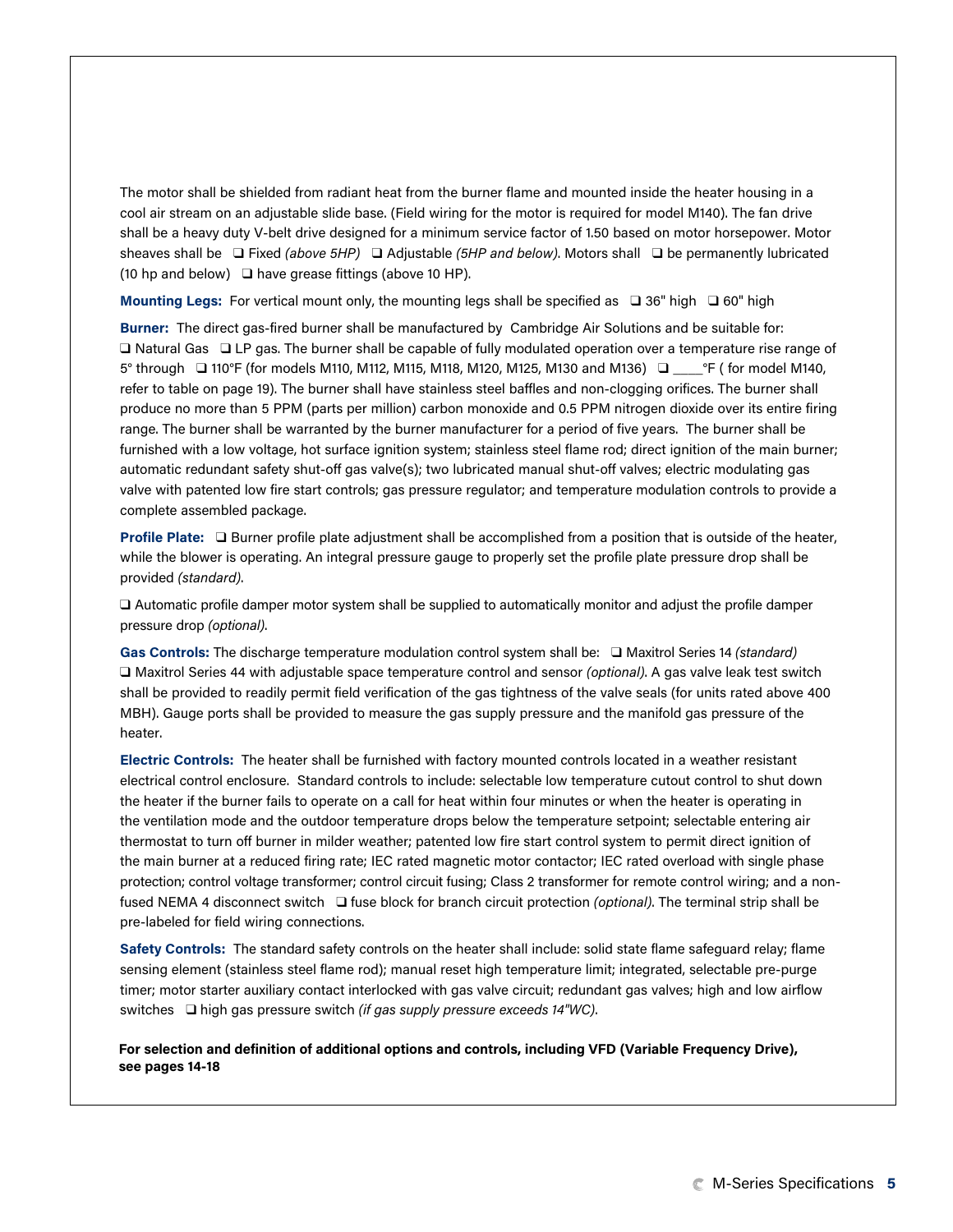# **M-Series Selection Procedure**

1. Select desired aiflow \_\_\_\_\_\_\_\_\_\_\_\_\_\_\_\_\_\_\_\_\_\_\_ cfm NOTE: "Net Room Air" = \_\_\_\_\_\_\_\_\_\_\_\_\_\_\_\_\_\_\_\_ cfm (see formula on page 19)

**2. Determine temperature criteria:** Indoor design temperature \_\_\_\_\_\_ °F Plus 10-20°F + Plus 10-20°F Discharge air temperature  $=$  \_\_\_\_\_\_  $\text{P}$ °F Less outdoor design temp. **-** PF Temperature rise  $(\Delta T)$  =  $\degree$ F (Refer to table on page 19 for maximum temperature rise). **3. Job location \_\_\_\_\_\_\_\_\_\_\_\_\_\_\_\_\_\_\_\_\_\_\_\_\_\_\_\_\_\_**

**Elevation \_\_\_\_\_\_\_\_ feet above sea level** (from chart at right)

**4. Select desired heater: M- \_\_\_\_\_\_\_\_\_** (from table below)

| $\Box$ Horizontal mount $\Box$ Horizontal blast $\Box$ Up blast $\Box$ Down blast |  |  |  |
|-----------------------------------------------------------------------------------|--|--|--|
| $\Box$ Vertical mount $\Box$ Horizontal blast $\Box$ Up blast                     |  |  |  |

|             | Model (cfm) |             |              |              |              |              |              |              |  |  |  |  |  |  |
|-------------|-------------|-------------|--------------|--------------|--------------|--------------|--------------|--------------|--|--|--|--|--|--|
| M110*       | $M112*$     | $M115*$     | M118         | M120         | M125         | M130         | M136         | M140*        |  |  |  |  |  |  |
| 1,800       | 2,500       | 4,000       | 6,000        | 10,000       | 15,000       | 20,000       | 28,000       | 40,000       |  |  |  |  |  |  |
| to<br>3,250 | to<br>4,000 | to<br>7,500 | to<br>10,000 | to<br>17,000 | to<br>26,000 | to<br>36,000 | to<br>50,000 | to<br>75,000 |  |  |  |  |  |  |

\*Horizontal Mount Only

| 5. Calculate accessory static pressure losses: (page 7) |     |
|---------------------------------------------------------|-----|
| Rain hood                                               | "WC |
| Inlet or discharge damper                               | "WC |
| <b>Filters</b>                                          | "WC |
| Discharge plenum/Ductless discharge                     | "WC |
| Additional ductwork & accessories                       | "WC |
| LP gas (add $0.22"$ )                                   | "WC |
| <b>Total External Static Pressure (TESP)</b>            | "WC |
| - - - - -                                               |     |

**6. Select motor horsepower: \_\_\_\_\_** (page 8)

**7. Calculate burner input (MBH) @ sea level and 70°F discharge temperature:** Blower cfm  $x 1.08 x \Delta T \div 0.92 \div 1000 =$  Burner input<sub>sea level</sub> (MBH)  $\mu$  cfm x 1.08 x  $\mu$  °F  $\div$  0.92  $\div$  1000 =  $\mu$  (MBH)

**8. Select burner length based on burner input <sub>sea level</sub> (MBH): \_\_\_\_<sup>"</sup> (page 9)** 

 **9. Calculate rated heater input for specific application @ job location:** 

Burner input (per step 7b) \_\_\_\_\_\_ x correction factor to sea level (table below) \_\_\_\_\_\_ =\_\_\_\_\_\_MBH Rated heater input

|                              | <b>Burner Correction Factor to Sea Level</b> |                |               |       |       |                |       |       |                |  |  |  |  |  |
|------------------------------|----------------------------------------------|----------------|---------------|-------|-------|----------------|-------|-------|----------------|--|--|--|--|--|
| <b>Discharge Temperature</b> |                                              | $50^{\circ}$ F | $60^{\circ}F$ | 70°F  | 80°F  | $90^{\circ}$ F | 100°F | 110°F | $120^{\circ}F$ |  |  |  |  |  |
| l 0 Feet                     | (29.92 "Hg) SL                               | 1.039          | 1.019         | 1.000 | 0.981 | 0.964          | 0.946 | 0.930 | 0.914          |  |  |  |  |  |
| 500 Feet                     | (29.38 "Hg)                                  | 1.020          | 1.001         | 0.982 | 0.964 | 0.946          | 0.929 | 0.913 | 0.897          |  |  |  |  |  |
| 1,000 Feet                   | $(28.85$ "Hg)                                | 1.002          | 0.983         | 0.964 | 0.946 | 0.929          | 0.913 | 0.897 | 0.881          |  |  |  |  |  |
| 5,000 Feet                   | (24.89 "Hq)                                  | 0.865          | 0.848         | 0.832 | 0.816 | 0.802          | 0.787 | 0.774 | 0.760          |  |  |  |  |  |

**10.** Specify gas supply: \_\_\_\_\_\_ psi \_\_\_\_\_\_ "WC \_\_\_\_\_\_ oz  $\Box$  natural gas  $\Box$  LP gas **Specify electric supply:** \_\_\_\_\_\_ volt \_\_\_\_\_\_Ph \_\_\_\_\_\_ Hz

**11. Select gas, electric and VFD controls** (pages 16-19)

**12. Weight and dimension information on page 10 or 12.**

| <b>City</b>        | Elev. | Barom.<br>Press.<br>"Hg |
|--------------------|-------|-------------------------|
| Atlanta            | 1010  | 28.84                   |
| <b>Baltimore</b>   | 148   | 29.76                   |
| <b>Boston</b>      | 15    | 29.90                   |
| <b>Buffalo</b>     | 705   | 29.17                   |
| Calgary            | 3428  | 26.39                   |
| Charlotte NC       | 736   | 29.13                   |
| Chicago            | 607   | 29.97                   |
| Cincinnati         | 758   | 29.11                   |
| Cleveland          | 777   | 29.09                   |
| Columbus OH        | 812   | 29.05                   |
| Dallas             | 481   | 29.40                   |
| Denver             | 5283  | 24.63                   |
| Detroit            | 619   | 29.26                   |
| Indianapolis       | 792   | 29.07                   |
| Kansas City        | 791   | 29.07                   |
| Louisville         | 489   | 29.39                   |
| Memphis            | 258   | 29.64                   |
| Milwaukee          | 672   | 29.20                   |
| <b>Minneapolis</b> | 834   | 29.03                   |
| Nashville          | 590   | 29.29                   |
| NYC/Newark         | 10    | 29.91                   |
| Omaha              | 977   | 28.88                   |
| Philadelphia       | 5     | 29.91                   |
| Pittsburgh         | 1137  | 28.71                   |
| Reno               | 4404  | 25,45                   |
| <b>Richmond VA</b> | 164   | 29.74                   |
| <b>St Louis</b>    | 535   | 29.35                   |
| Salt Lake City     | 4220  | 25.63                   |
| Seattle            | 449   | 29.44                   |
| Toronto            | 568   | 29.38                   |
| Wichita            | 1321  | 28.52                   |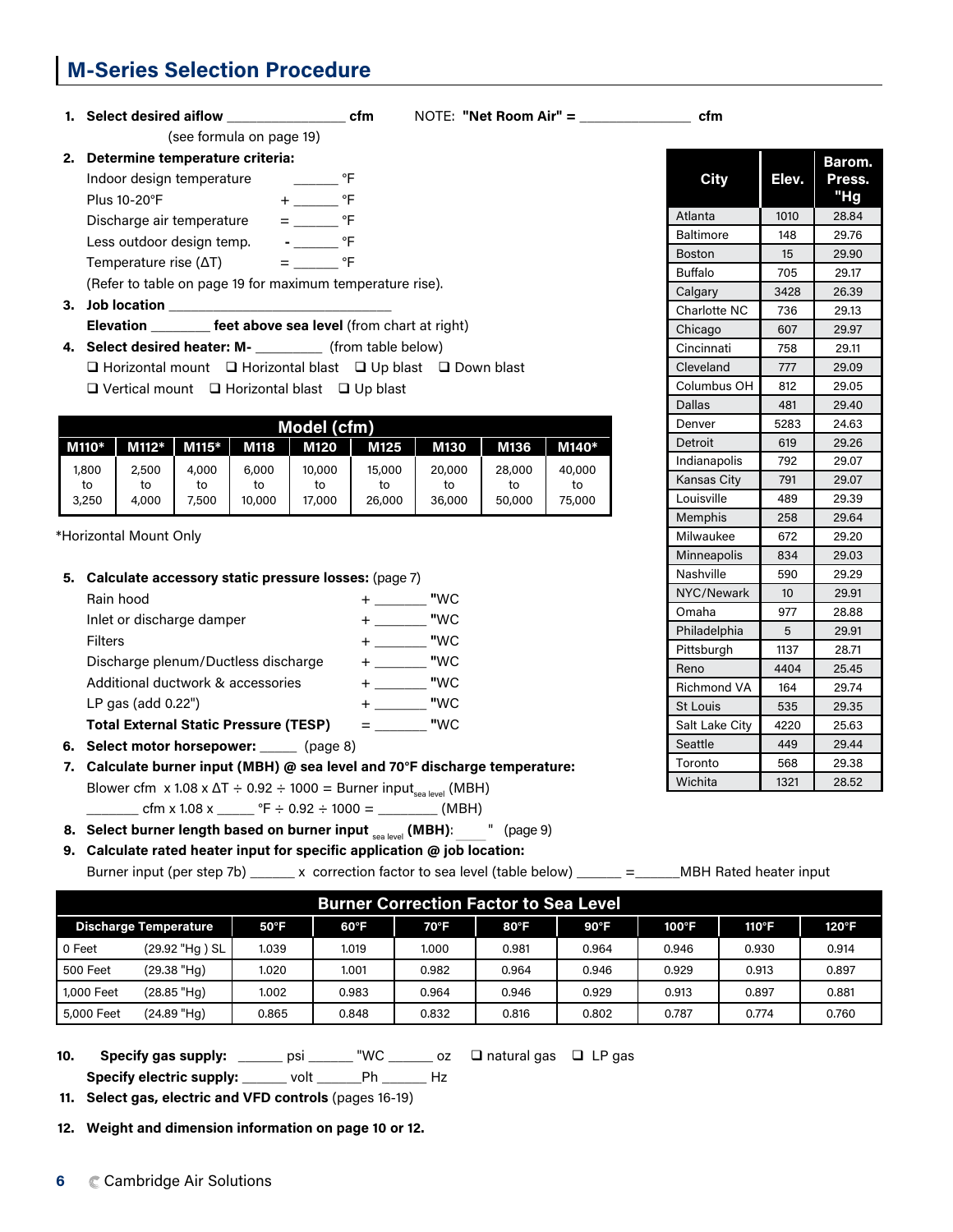Static pressure losses from accessories should be added to other system airflow resistances, such as ductwork, grills and diffusers in order to determine the Total External Static Pressure (TESP) of the heater.

## **Inlet Options**

|       |       |        |             | Model (cfm) |             |        |        | <b>Accessory Static Pressure ("WC)</b> |                      |               |        |                      |                |  |
|-------|-------|--------|-------------|-------------|-------------|--------|--------|----------------------------------------|----------------------|---------------|--------|----------------------|----------------|--|
| M110/ |       |        |             |             |             |        |        | <b>Single</b>                          | <b>Dual</b>          | Inlet         | Inlet  | Filters <sup>3</sup> |                |  |
| 112   | M115  | M118   | <b>M120</b> | M125        | <b>M130</b> | M136   | M140   | Rain<br>Hood <sup>'</sup>              | Rain<br>$H$ oods $2$ | <b>Damper</b> | screen | <b>Throw</b><br>Away | Perm-<br>anent |  |
| 1,800 |       |        |             |             |             |        |        | 0.04                                   | 0.02                 | 0.03          | 0.04   | 0.07                 | 0.02           |  |
| 2,200 | 4,000 | 6,000  |             |             | 20,000      |        |        | 0.06                                   | 0.03                 | 0.04          | 0.06   | 0.10                 | 0.04           |  |
| 2,600 | 4,700 | 7,000  | 11,000      | 17,000      | 23,000      | 31,000 | 46,000 | 0.08                                   | 0.04                 | 0.06          | 0.09   | 0.14                 | 0.05           |  |
| 3,000 | 5,400 | 8,000  | 13,000      | 19,000      | 27,000      | 36,000 | 54,000 | 0.11                                   | 0.06                 | 0.08          | 0.11   | 0.19                 | 0.07           |  |
| 3,400 | 6,100 | 9,000  | 15,000      | 22,000      | 31,000      | 40,000 | 60,000 | 0.14                                   | 0.07                 | 0.10          | 0.15   | 0.24                 | 0.09           |  |
| 3,800 | 6,800 | 10,000 | 16,000      | 24,000      | 34,000      | 45,000 | 67,000 | 0.17                                   | 0.09                 | 0.12          | 0.18   | 0.30                 | 0.11           |  |
|       | 7,500 |        |             |             |             | 50,000 | 75,000 | 0.21                                   | 0.11                 | 0.15          | 0.23   | 0.37                 | 0.13           |  |

## **Discharge Options**

|       |       |       |        | Model (cfm) |        |        |        |        | <b>Accessory Static Pressure ("WC)</b> |                            |                                     |                                  |                                           |
|-------|-------|-------|--------|-------------|--------|--------|--------|--------|----------------------------------------|----------------------------|-------------------------------------|----------------------------------|-------------------------------------------|
| M110  | M112  | M115  | M118   | <b>M120</b> | M125   | M130   | M136   | M140   | <b>Discharge</b><br>Damper             | <b>Discharge</b><br>Plenum | <b>Discharge</b><br><b>Diffuser</b> | <b>Discharge</b><br><b>Elbow</b> | <b>Ductless</b><br>Discharge <sup>*</sup> |
| 1,800 |       | 4,000 | 6,000  |             |        | 20,000 |        |        | 0.12                                   | 0.06                       | 0.08                                | 0.14                             | 0.29                                      |
| 2,100 | 2,600 | 4,700 | 7,000  | 11,000      | 17,000 | 23,000 | 31,000 | 46,000 | 0.17                                   | 0.08                       | 0.11                                | 0.20                             | 0.41                                      |
| 2,400 | 3,000 | 5,400 | 8,000  | 13,000      | 19,000 | 27,000 | 36,000 | 54,000 | 0.23                                   | 0.11                       | 0.15                                | 0.26                             | 0.55                                      |
| 2,700 | 3,400 | 6,100 | 9,000  | 15,000      | 22,000 | 31,000 | 40,000 | 60,000 | 0.28                                   | 0.13                       | 0.18                                | 0.33                             | 0.68                                      |
| 3,000 | 3,800 | 6,800 | 10,000 | 16,000      | 24,000 | 34,000 | 45,000 | 67,000 | 0.36                                   | 0.17                       | 0.23                                | 0.41                             | 0.87                                      |
|       |       |       |        |             |        |        | 50,000 | 75,000 | 0.44                                   | 0.21                       | 0.28                                | 0.51                             | 1.07                                      |

1 Not available on model M140.

2 Not available on models M110, M112 and M115.

3 Assumes air filters are in clean condition.

<sup>4</sup> Ductless Discharge applies when there is no connecting ductwork at the outlet of the heater. It represents the static pressure loss incurred from a centrifugal fan discharging directly into an open space or plenum (bulkhead effect). To eliminate this loss, the equivalent straight ductwork length of 2.5 times the blower wheel diameter should be connected to the discharge of the heater.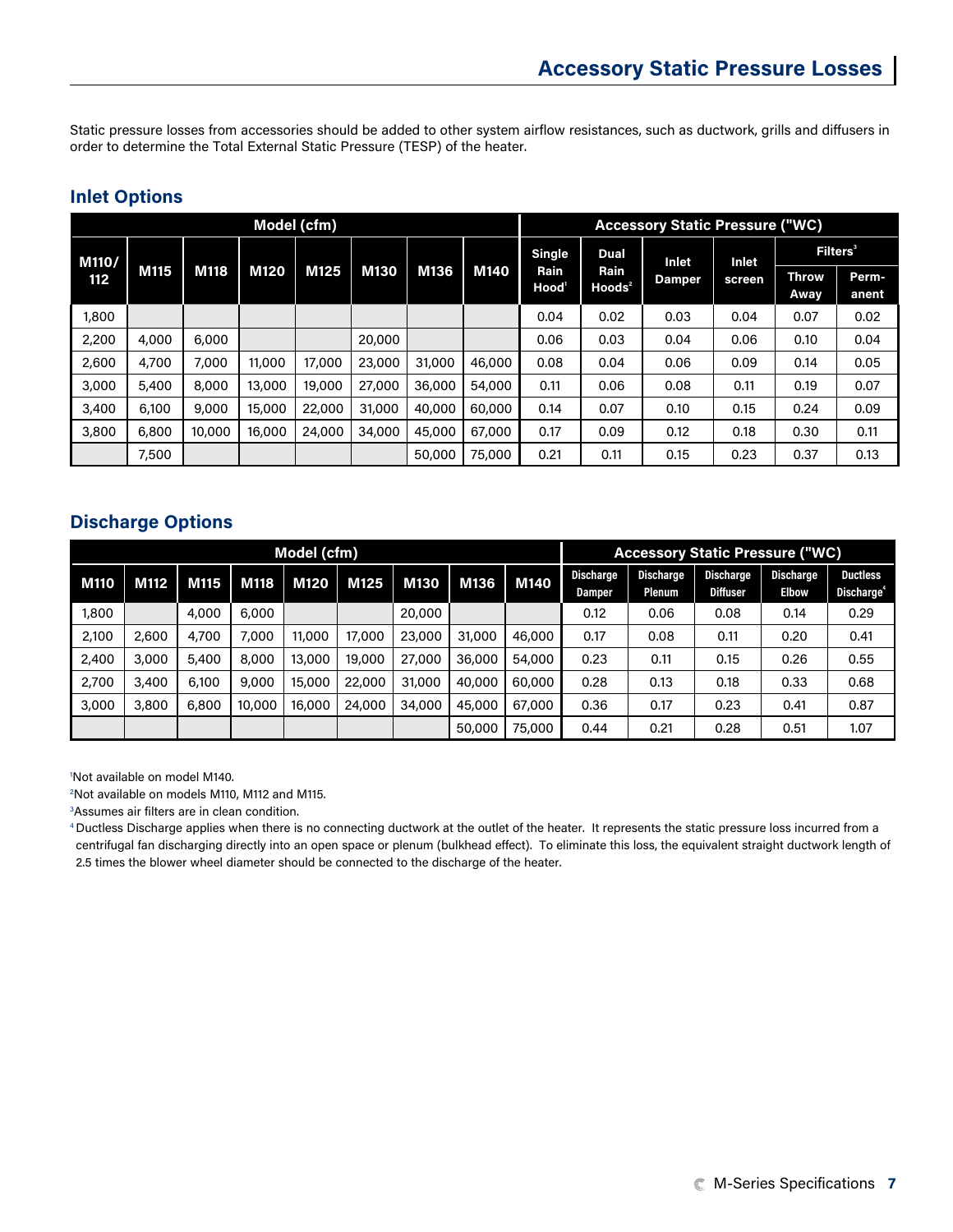# **Heater & Motor Horsepower Selection**

| <b>Airflow</b>   |                | <b>Total External Static Pressure (TESP)</b> |                |                     |                         |                |                           |                                  |                |                                  |                         |                     |                         |                                  |
|------------------|----------------|----------------------------------------------|----------------|---------------------|-------------------------|----------------|---------------------------|----------------------------------|----------------|----------------------------------|-------------------------|---------------------|-------------------------|----------------------------------|
| (cfm)            | 0.25"WC        |                                              |                | 0.50"WC             |                         | 0.75"WC        |                           | 1.00"WC                          | 1.25"WC        |                                  |                         | 1.50"WC             | 1.75"WC                 |                                  |
|                  | M110           |                                              | M110           |                     | M110                    |                | M110                      |                                  | M110           |                                  | <b>M110</b>             |                     | M110                    |                                  |
| 1,800            | 1              |                                              | 1              |                     | 1                       |                | $\mathbf{1}$              |                                  | 1              |                                  | 2                       |                     | 2                       |                                  |
| 2,000            | $\mathbf{1}$   |                                              | $\mathbf{1}$   |                     | $\mathbf{1}$            |                | $\mathbf 2$               |                                  | $\overline{c}$ |                                  | $\mathbf 2$             |                     | $\mathbf{2}$            |                                  |
| 2,250            | $\mathbf{1}$   | M112                                         | $\mathbf{1}$   | M112                | $\overline{\mathbf{c}}$ | M112           | $\overline{c}$            |                                  | $\overline{c}$ |                                  | $\overline{c}$          |                     | $\overline{\mathbf{c}}$ |                                  |
| 2,500            | $\overline{2}$ | $\mathbf{1}$                                 | $\overline{2}$ | $\mathbf{1}$        | $\mathbf 2$             | $\overline{2}$ | $\mathbf 2$               | M112                             | $\mathbf 2$    |                                  | $\overline{c}$          |                     | $\overline{c}$          |                                  |
| 2,750            | $\overline{2}$ | $\mathbf{1}$                                 | $\overline{c}$ | $\sqrt{2}$          | $\overline{\mathbf{c}}$ | $\overline{c}$ | $\overline{c}$            | $\overline{c}$                   | $\overline{c}$ | M112                             | $\overline{\mathbf{c}}$ | M112                |                         |                                  |
| 3,000            | $\overline{c}$ | $\overline{c}$                               | $\overline{2}$ | $\overline{2}$      | $\overline{2}$          | $\overline{c}$ | $\overline{2}$            | $\overline{2}$                   |                | $\overline{2}$                   |                         | $\mathbf{2}$        |                         | M112                             |
| 3,250            | $\overline{2}$ | $\overline{c}$                               | $\overline{2}$ | $\sqrt{2}$          |                         | $\overline{c}$ |                           | $\overline{c}$                   |                | 3                                |                         | 3                   |                         | 3                                |
| 3,500            |                | $\overline{2}$                               |                | $\overline{2}$      |                         | $\overline{2}$ |                           | 3                                |                | 3                                |                         | 3                   |                         | 3                                |
| 3,750            | M115           | $\overline{c}$                               | M115           | $\overline{2}$      |                         | 3              |                           | 3                                |                | 3                                |                         | 3                   |                         | 3                                |
| 4,000            | $\overline{2}$ | 3                                            | 2              | 3                   | M115                    | 3              | M115                      | 3                                | M115           | 3                                | M115                    | 3                   | M115                    |                                  |
| 4,500            | $\overline{2}$ |                                              | $\overline{2}$ |                     | 3                       |                | 3                         |                                  | 3              |                                  | 3                       |                     | 5                       |                                  |
| 5,000            | $\overline{2}$ |                                              | 3              |                     | 3                       |                | $\ensuremath{\mathsf{3}}$ |                                  | 5              |                                  | $\sqrt{5}$              |                     | 5                       |                                  |
| 5,500            | 3              | M118                                         | 3              | M118                | 3                       | M118           | 5                         | M118                             | 5              | M118                             | 5                       |                     | 5                       |                                  |
| 6,000            | 3              | 3                                            | 5              | 3                   | 5                       | 3              | 5                         | 5                                | 5              | 5                                | 5                       | M118                | 5                       |                                  |
| 6,500            | 5              | 3                                            | 5              | 3                   | 5                       | 5              | 5                         | 5                                | 5              | 5                                | 5                       | 5                   |                         | M118                             |
| 7,000            | 5<br>5         | 3<br>5                                       | 5              | $\overline{5}$<br>5 | 5                       | 5<br>5         |                           | 5<br>5                           |                | 5<br>$7\frac{1}{2}$              |                         | 5<br>$7\frac{1}{2}$ |                         | $7\frac{1}{2}$<br>$7\frac{1}{2}$ |
| 7,500            |                | $\overline{5}$                               |                | $\sqrt{5}$          |                         | 5              |                           |                                  |                |                                  |                         | $7\frac{1}{2}$      |                         | $7\frac{1}{2}$                   |
| 8,000<br>8,500   |                | 5                                            |                | 5                   |                         | $7\frac{1}{2}$ |                           | $7\frac{1}{2}$<br>$7\frac{1}{2}$ |                | $7\frac{1}{2}$<br>$7\frac{1}{2}$ |                         | $7\frac{1}{2}$      |                         | $7\frac{1}{2}$                   |
| 9,000            |                | $7\frac{1}{2}$                               |                | $7\frac{1}{2}$      |                         | $7\frac{1}{2}$ |                           | $7\frac{1}{2}$                   |                | $7\frac{1}{2}$                   |                         | $7\frac{1}{2}$      |                         |                                  |
| 9,500            | M120           | $7\frac{1}{2}$                               | M120           | $7\frac{1}{2}$      | M120                    | $7\frac{1}{2}$ | M120                      | $7\frac{1}{2}$                   | M120           |                                  | M120                    |                     |                         |                                  |
| 10,000           | 5              | $7\frac{1}{2}$                               | 5              | $7\frac{1}{2}$      | $7\frac{1}{2}$          | $7\frac{1}{2}$ | $7\frac{1}{2}$            |                                  | $7\frac{1}{2}$ |                                  | $7\frac{1}{2}$          |                     | M120                    |                                  |
| 11,000           | $7\frac{1}{2}$ |                                              | $7\frac{1}{2}$ |                     | $7\frac{1}{2}$          |                | $7\frac{1}{2}$            |                                  | $7\frac{1}{2}$ |                                  | 10                      |                     | 10                      |                                  |
| 12,000           | $7\frac{1}{2}$ |                                              | $7\frac{1}{2}$ |                     | $7\frac{1}{2}$          |                | $10$                      |                                  | $10$           |                                  | $10$                    |                     | 15                      |                                  |
| 13,000           | 10             |                                              | 10             |                     | $10$                    |                | $10\,$                    |                                  | 15             |                                  | 15                      |                     | 15                      |                                  |
| 14,000           | 10             | M125                                         | 10             | M125                | 15                      | M125           | 15                        |                                  | 15             |                                  | 15                      |                     | 15                      |                                  |
| 15,000           | 15             | $7\frac{1}{2}$                               | 15             | $7\frac{1}{2}$      | 15                      | $7\frac{1}{2}$ | 15                        | M125                             | 15             |                                  | 15                      |                     | 15                      |                                  |
| 16,000           | 15             | $7\frac{1}{2}$                               | 15             | $7\frac{1}{2}$      | 15                      | 10             | 15                        | 10                               |                | M125                             |                         |                     |                         |                                  |
| 17,000           | 15             | $7\frac{1}{2}$                               |                | 10                  |                         | 10             |                           | 10                               |                | 15                               |                         | M125                |                         |                                  |
| 18,000           |                | 10                                           |                | 10                  |                         | 10             |                           | 15                               |                | 15                               |                         | 15                  |                         | M125                             |
| 19,000           | M130           | 10                                           | M130           | $10$                | M130                    | 15             | M130                      | 15                               |                | 15                               |                         | 15                  |                         | 15                               |
| 20,000           | $7\frac{1}{2}$ | 10                                           | $7\frac{1}{2}$ | 15                  | 10                      | 15             | 10                        | 15                               | M130           | 15                               | M130                    | 15                  |                         | 20                               |
| 22,000           | 10             | 15                                           | 10             | 15                  | 10                      | 15             | 15                        | 20                               | 15             | 20                               | 15                      | 20                  | M130                    | 20                               |
| 24,000           | 10             | 15                                           | 15             | 20                  | 15                      | 20             | 15                        | 20                               | 15             | 20                               | 20                      |                     | 20                      |                                  |
| 26,000           | 15             | 20                                           | 15             | 20                  | 15                      |                | 15                        |                                  | 20             |                                  | 20                      |                     | 20                      |                                  |
| 28,000           | 15             | M136                                         | 15             | M136                | 20                      | M136           | 20                        | M136                             | $20\,$         | M136                             | 20                      | M136                | 25                      | M136                             |
| 30,000           | 15             | 15                                           | 20             | 15                  | 20                      | 15             | 20                        | 20                               | 25             | 20                               | 25                      | 20                  | 25                      | 25                               |
| 32,000           | 20             | 15                                           | 20             | 15                  | 25                      | 20             | 25                        | 20                               | 25             | 20                               | 25                      | 25                  | 30                      | 25                               |
| 34,000           | 25             | 15                                           | 25             | 20                  | 25                      | 20             | 25                        | 20                               | 30             | 25                               | 30                      | 25                  | 30                      | 25                               |
| 36,000           | 25             | 20                                           | 25             | 20                  | 30                      | 20             | 30                        | 25                               | 30             | 25                               |                         | 25                  |                         | 30                               |
| 38,000           |                | 20                                           |                | 25                  | 30                      | 25             |                           | 25                               |                | 30                               |                         | 30                  |                         | 30                               |
| 40,000           | M140           | 25                                           | M140           | 25                  | M140                    | 25             | M140                      | 30                               | M140           | 30                               | M140                    | 40                  | M140                    | 40                               |
| 42,000           | 20             | 25                                           | 20             | 30                  | 25                      | 30             | 25                        | 30                               | 25             | 40                               | 30                      | 40                  | 30                      | 40                               |
| 44,000           | 20             | 30                                           | 20             | 30                  | 25                      | 40             | 25                        | 40                               | 30             | 40                               | 30                      | 40                  | 40                      | 40                               |
| 46,000<br>48,000 | 20<br>25       | 40<br>40                                     | 25<br>25       | 40<br>40            | 25<br>30                | 40<br>40       | 30<br>30                  | 40<br>40                         | 30<br>40       | 40                               | 40<br>40                |                     | 40<br>40                |                                  |
| 50,000           | 25             | 40                                           | 30             | 40                  | 30                      |                | 40                        |                                  | 40             |                                  | 40                      |                     | 40                      |                                  |
| 54,000           | 30             |                                              | 30             |                     | 40                      |                | 40                        |                                  | 40             |                                  | 40                      |                     | 50                      |                                  |
| 58,000           | 40             |                                              | 40             |                     | 40                      |                | 40                        |                                  | 50             |                                  | 50                      |                     | 50                      |                                  |
| 62,000           | 40             |                                              | 40             |                     | 50                      |                | 50                        |                                  | 50             |                                  | 60                      |                     | 60                      |                                  |
| 66,000           | 50             |                                              | 50             |                     | 50                      |                | 60                        |                                  | 60             |                                  | 60                      |                     | 60                      |                                  |
| 70,000           | 50             |                                              | 60             |                     | 60                      |                | 60                        |                                  | 75             |                                  | $75\,$                  |                     | 75                      |                                  |
| 75,000           | 60             |                                              | 75             |                     | 75                      |                | ${\bf 75}$                |                                  | ${\bf 75}$     |                                  |                         |                     |                         |                                  |
|                  |                |                                              |                |                     |                         |                |                           |                                  |                |                                  |                         |                     |                         |                                  |

Over 1.75"WC TESP consult factory.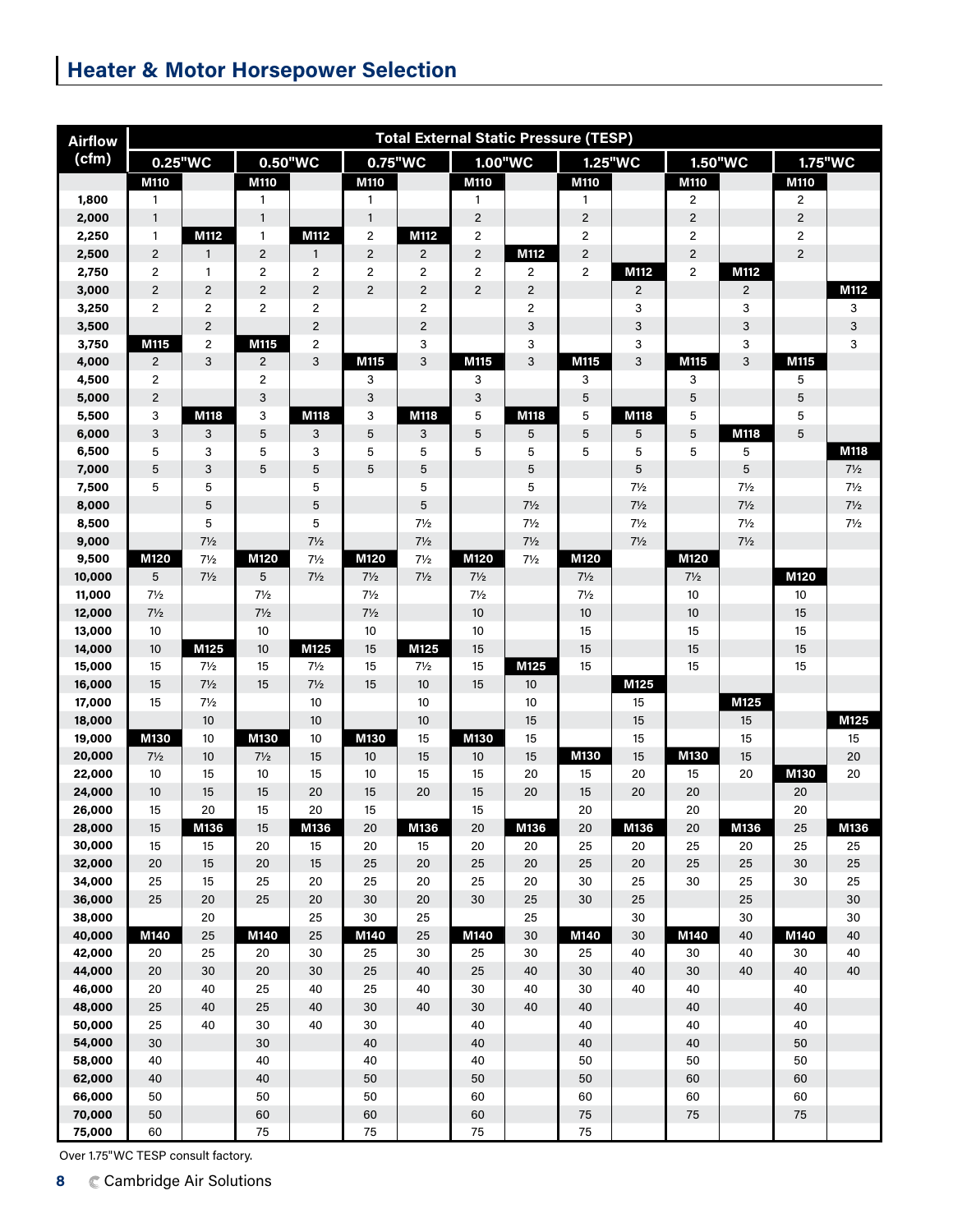|                         | <b>Burner Data</b>                                  |                                                  |                             | <b>Standard Pressure<sup>2</sup></b>                               |                   |                  | Low Pressure <sup>3</sup>                           |                                                                             |                  |                   |  |  |
|-------------------------|-----------------------------------------------------|--------------------------------------------------|-----------------------------|--------------------------------------------------------------------|-------------------|------------------|-----------------------------------------------------|-----------------------------------------------------------------------------|------------------|-------------------|--|--|
| <b>Burner</b><br>Length | Max<br><b>Burner</b><br>Input <sup>4</sup><br>(MBH) | <b>Max Gas</b><br><b>Supply</b><br>Pressure<br>5 |                             | <b>Minimum Gas Supply Pressure based</b><br>on Gas Train Pipe Size | ("WC)             |                  | Max<br><b>Burner</b><br>Input <sup>4</sup><br>(MBH) | <b>Minimum Gas Supply Pressure</b><br>based on Gas Train Pipe Size<br>("WC) |                  |                   |  |  |
|                         |                                                     |                                                  | $\frac{3}{4}$ <sup>11</sup> |                                                                    |                   |                  |                                                     | $\frac{3}{4}$ <sup>11</sup>                                                 |                  |                   |  |  |
| 6"                      | 454                                                 | 14"WC                                            | 7.5                         |                                                                    |                   |                  | 375                                                 | 6.0                                                                         |                  |                   |  |  |
| 8"                      | 612                                                 | 14"WC                                            | 9.8                         | 1"                                                                 |                   |                  | 500                                                 | 6.0                                                                         | $1^{\mathrm{m}}$ |                   |  |  |
| 12"                     | 928                                                 | 1 psi                                            |                             | 9.7                                                                | $1\frac{1}{4}$ "L |                  | 750                                                 |                                                                             | 6.0              | $1\frac{1}{4}$ "L |  |  |
| 16"                     | 1240                                                | 1 psi                                            | $1\frac{1}{4}$ "H           |                                                                    | 8.5               |                  | 1000                                                | 1¼" H                                                                       |                  | 6.0               |  |  |
| 20"                     | 1565                                                | 5 psi                                            | 9.7                         |                                                                    |                   |                  | 1250                                                | 6.0                                                                         | $1\frac{1}{2}$ " |                   |  |  |
| 24"                     | 1906                                                | 5 psi                                            | 10.2                        |                                                                    |                   |                  | 1500                                                |                                                                             | 6.0              | 2"                |  |  |
| 28"                     | 2244                                                | <u>5 psi</u>                                     | 11.7                        | $1\frac{1}{2}$                                                     |                   |                  | 1750                                                |                                                                             |                  | 6.0               |  |  |
| 32"                     | 2588                                                | <u>5 psi</u>                                     | 13.7                        | 12.1                                                               |                   |                  | 2000                                                |                                                                             |                  | 6.0               |  |  |
| 36"                     | 2952                                                | <u>5 psi</u>                                     | 16.4                        | 14.0                                                               | 2"                |                  | 2250                                                | $2\frac{1}{2}$ "                                                            |                  | 6.0               |  |  |
| 40"                     | 3110                                                | 5 psi                                            | 17.2                        | 14.4                                                               | 9.7               |                  | 2500                                                | 6.0                                                                         |                  |                   |  |  |
| <b>44"</b>              | 3675                                                | <u>5 psi</u>                                     | 24.0                        | 19.0                                                               | 11.3              |                  | 2750                                                | 6.0                                                                         |                  |                   |  |  |
| 48"                     | 4056                                                | 5 psi                                            | 29.9                        | 22.6                                                               | 12.2              |                  | 3000                                                | 6.0                                                                         | 3"               |                   |  |  |
| 54"                     | 4630                                                | 5 psi                                            | 42.2                        | 29.9                                                               | 13.6              | $2\frac{1}{2}$ " | 3375                                                |                                                                             | 6.0              |                   |  |  |
| 60"                     | 5225                                                | 5 psi                                            | 3"                          | 40.6                                                               | 15.4              | 13.5             | 3750                                                |                                                                             | 6.0              |                   |  |  |
| 66"                     | 5830                                                | 5 psi                                            | 15.6                        |                                                                    | 17.5              | 16.5             | 4125                                                |                                                                             | 6.0              |                   |  |  |
| 72"                     | 6456                                                | 5 psi                                            | 16.3                        |                                                                    | 20.0              |                  | 4500                                                |                                                                             | 6.0              |                   |  |  |

1 Consult factory for LP gas pressure requirements.

2 STANDARD PRESSURE is considered to be between the Minimum and Maximum Gas Supply Pressure listed for the heater.

<sup>3</sup>LOW PRESSURE is considered to be between 6"WC and the Minimum Standard Pressure.

4 Maximum Burner Input is based on a 70˚F discharge temperature at sea level.

 $^{\rm 5}$ A high pressure gas regulator is required if the <u>Standard</u> Gas Supply Pressure exceeds the maximum value shown.

| <b>Burner Length</b> | <b>M110</b> | M112            | M115 | M118 | M120 | M125 | <b>M130</b> | M136            | <b>M140</b> |
|----------------------|-------------|-----------------|------|------|------|------|-------------|-----------------|-------------|
| <b>Minimum</b>       | ۴"          | 6"              | 6"   | 101  | 12"  | 16"  | 20"         | 28"             | 28"         |
| <b>Maximum</b>       | יי א        | n <sup>II</sup> | 16"  | 32"  | 36"  | 48"  | フワリ<br>-    | フつ=<br><u>.</u> | 72"         |

## **Electrical Requirements**

### **Total Heater Amperage<sup>6</sup>**

| <b>Motor</b>      |          | <b>Input Power</b> |          |          |          |          |          |  |  |  |  |  |  |
|-------------------|----------|--------------------|----------|----------|----------|----------|----------|--|--|--|--|--|--|
| <b>Horsepower</b> | 120V/1Ph | 208V/1Ph           | 230V/1Ph | 208V/3Ph | 230V/3Ph | 460V/3Ph | 575V/3Ph |  |  |  |  |  |  |
|                   | 18.6     | 9.8                | 9.3      | 6.0      | 5.5      | 2.8      | 2.2      |  |  |  |  |  |  |
| $\overline{2}$    | 26.6     | 14.6               | 13.3     | 8.9      | 8.1      | 4.1      | 3.2      |  |  |  |  |  |  |
| 3                 | 36.6     | 20.1               | 18.3     | 12.0     | 10.9     | 5.5      | 4.4      |  |  |  |  |  |  |
| 5                 | 58.6     | 32.2               | 29.3     | 18.1     | 16.5     | 8.3      | 6.6      |  |  |  |  |  |  |
| $7\frac{1}{2}$    | 82.6     | 45.4               | 41.3     | 25.6     | 23.3     | 11.7     | 9.5      |  |  |  |  |  |  |
| 10                | 102.6    | 56.4               | 51.3     | 32.2     | 29.3     | 14.7     | 11.5     |  |  |  |  |  |  |
| 15                |          |                    |          | 47.6     | 43.3     | 21.7     | 17.5     |  |  |  |  |  |  |
| 20                |          |                    |          | 60.8     | 55.3     | 27.7     | 22.5     |  |  |  |  |  |  |
| 25                |          |                    |          | 76.2     | 69.3     | 34.7     | 27.5     |  |  |  |  |  |  |
| 30                |          |                    |          | 89.4     | 81.3     | 40.7     | 32.5     |  |  |  |  |  |  |
| 40                |          |                    |          | 115.4    | 105.3    | 52.7     | 41.5     |  |  |  |  |  |  |
| 50                |          |                    |          | 144.4    | 131.3    | 65.7     | 52.5     |  |  |  |  |  |  |
| 60                |          |                    |          | 170.4    | 155.3    | 77.7     | 62.5     |  |  |  |  |  |  |
| 75                |          |                    |          | 212.4    | 193.3    | 96.7     | 77.5     |  |  |  |  |  |  |

**<sup>6</sup>**Includes control amps based on 300VA control circuitry load.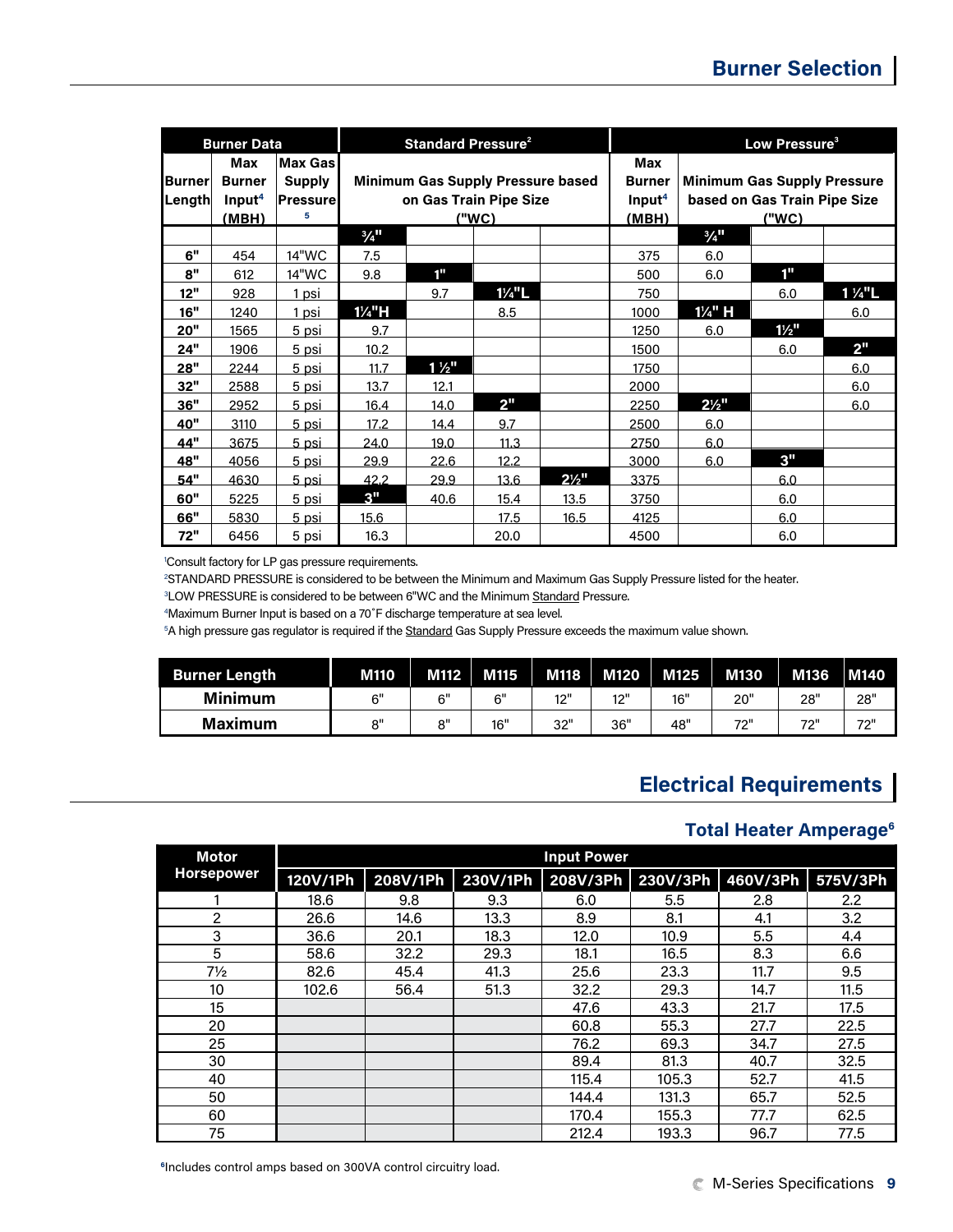## **Dimensions**

| Reference        | <b>M110</b>            | M112                   | M115                   | <b>M118</b>  | M120         | M125                  | M130         | M136         | M140                  |
|------------------|------------------------|------------------------|------------------------|--------------|--------------|-----------------------|--------------|--------------|-----------------------|
| А                | 76.61"                 | 76.61"                 | 76.61"                 | 94.81"       | 94.81"       | 112.31"               | 112.31"      | 116.5"       | 148.36"2              |
| в                | 30"                    | 30"                    | 44"                    | 48.6"        | 54.6"        | 66.6"                 | 88.3"        | 88.3"        | 117.57"               |
| C                | 33.06"                 | 33.06"                 | 33.06"                 | 52.81"       | 52.81"       | 69.56"                | 69.56"       | 94.56"       | 98.94"                |
| D <sup>1</sup>   | 5.98"                  | 5.98"                  | 5.98"                  | 17.62"       | 11.06"       | 17.94"                | 9.28"        | 30.33"       | 13.86"                |
| Е                | 13.44"                 | 15.88"                 | 15.88"                 | 18.57"       | 24.69"       | 31.27"                | 36.58"       | 43.08"       | 50.02"                |
| F                | 12.35"                 | 12.98"                 | 18.66"                 | 22.00"       | 24.81"       | 31.43"                | 36.82"       | 42.90"       | 49.90"                |
| G (L/R for M112) | 8.81"                  | 6.5''/10.5''           | 12.67"                 | 13.38"       | 15.06"       | 17.81"                | 25.95"       | 22.89"       | 35.32"                |
| н                | 12.49"                 | 10.34"                 | 10.34"                 | 13.12"       | 13.12"       | 18.69"                | 18.69"       | 16.84"       | 6.69"                 |
|                  | N/A                    | N/A                    | N/A                    | 12.11"       | 12.11"       | 12.11"                | 12.11"       | 12.11"       | 18.66"                |
| K                | 30"                    | 30"                    | 30"                    | 30"          | 30"          | 30"                   | 36"          | 36"          | (A)                   |
| L1               | N/A                    | N/A                    | N/A                    | 33.84"       | 43.42"       | 52.47"                | 61.91"       | 81.76"       | 82.49"                |
| L <sub>2</sub>   | N/A                    | N/A                    | N/A                    | 43.36"       | 64.17"       | 77.59"                | 82.77"       | 96.62"       | 99.19"                |
| L3               | 49.61"                 | 49.61"                 | 53.39"                 | 47.82"       | 66.51"       | 76.51"                | 83.04"       | 83.04"       | N/A                   |
| M (width)        | 17.59"                 | 17.59"                 | 32.66"                 | 45.65"       | 51.65"       | 62.65"                | 84.24"       | 84.24"       | 118.45"               |
| N (height)       | 28.79"                 | 28.79"                 | 28.79"                 | 47.09"       | 47.09"       | 63.38"                | 63.38"       | 88.38"       | 89.84"                |
| Inlet opening    | $3.52$ ft <sup>2</sup> | $3.52$ ft <sup>2</sup> | $6.53$ ft <sup>2</sup> | 14.93 $ft^2$ | 16.89 $ft^2$ | 27.57 ft <sup>2</sup> | 37.08 $ft^2$ | 51.70 $ft^2$ | 70.79 ft <sup>2</sup> |





1 For units with internal vibration isolators this dimension is reduced by .63" for M110 thru M115 or 1.25" for M118 thru M136

2 Total of blower module (97.28") and burner module (51.08").

**A =** Consult Factory





Dual Rain Hoods

Single Filter Filter Collar Rain Hood



Filter Section



## **Weights (lbs.)**

| <b>Accessory</b>             | <b>M110</b> | <b>M112</b> | M115 | M118            | <b>M120</b> | M125 | <b>M130</b> | M136 | M140     |
|------------------------------|-------------|-------------|------|-----------------|-------------|------|-------------|------|----------|
| <b>Base Heater</b>           | 425         | 440         | 550  | 1125            | 1395        | 2045 | 2475        | 2845 | $5345^3$ |
| <b>Rain Hood - Single</b>    | 45          | 45          | 70   | 135             | 175         | 275  | 325         | 375  | N/A      |
| Rain Hood - Dual, upper      | N/A         | N/A         | N/A  | 95              | 145         | 240  | 270         | 325  | 480      |
| Rain Hood - Dual, lower      | N/A         | N/A         | N/A  | 75              | 105         | 170  | 205         | 280  | 410      |
| <b>Filters for Rain Hood</b> | 10          | 10          | 15   | 20              | 30          | 45   | 60          | 80   | 90       |
| <b>Inlet Screen</b>          | 5           | 5           | 10   | 10 <sup>2</sup> | 15          | 25   | 35          | 40   | 45       |
| <b>Inlet Collar</b>          | 40          | 40          | 50   | 85              | 110         | 170  | 200         | 230  | 335      |
| <b>Inlet Damper</b>          | 25          | 25          | 35   | 55              | 65          | 125  | 155         | 210  | 290      |
| <b>V-Bank Filter Section</b> | 70          | 70          | 100  | 215             | 235         | 285  | 400         | 500  | (A)      |
| Discharge Duct - 50"         | 60          | 70          | 80   | 90              | 120         | 140  | 160         | 180  | 200      |
| Discharge Duct - 72"         | 70          | 85          | 95   | 125             | 150         | 180  | 220         | 250  | 280      |
| <b>Discharge Damper</b>      | N/A         | N/A         | N/A  | 30              | 30          | 35   | 45          | 55   | 75       |
| Discharge Plenum 4-Way       | 100         | 150         | 200  | 250             | 300         | 400  | 470         | 930  | 1480     |
| Discharge Plenum 3-Way       | 80          | 130         | 175  | 220             | 260         | 360  | 430         | 500  | 795      |
| Discharge Splash Pan         | 40          | 40          | 40   | 60              | 60          | 60   | 80          | 80   | 80       |
| Curb - 14"                   | 60          | 70          | 80   | 100             | 120         | 180  | 210         | 230  | 270      |
| Curb - 24"                   | 100         | 120         | 140  | 170             | 200         | 270  | 310         | 340  | 445      |

3 Total of blower module (3625 lbs.) and burner module (1720 lbs.)

**A =** Consult Factory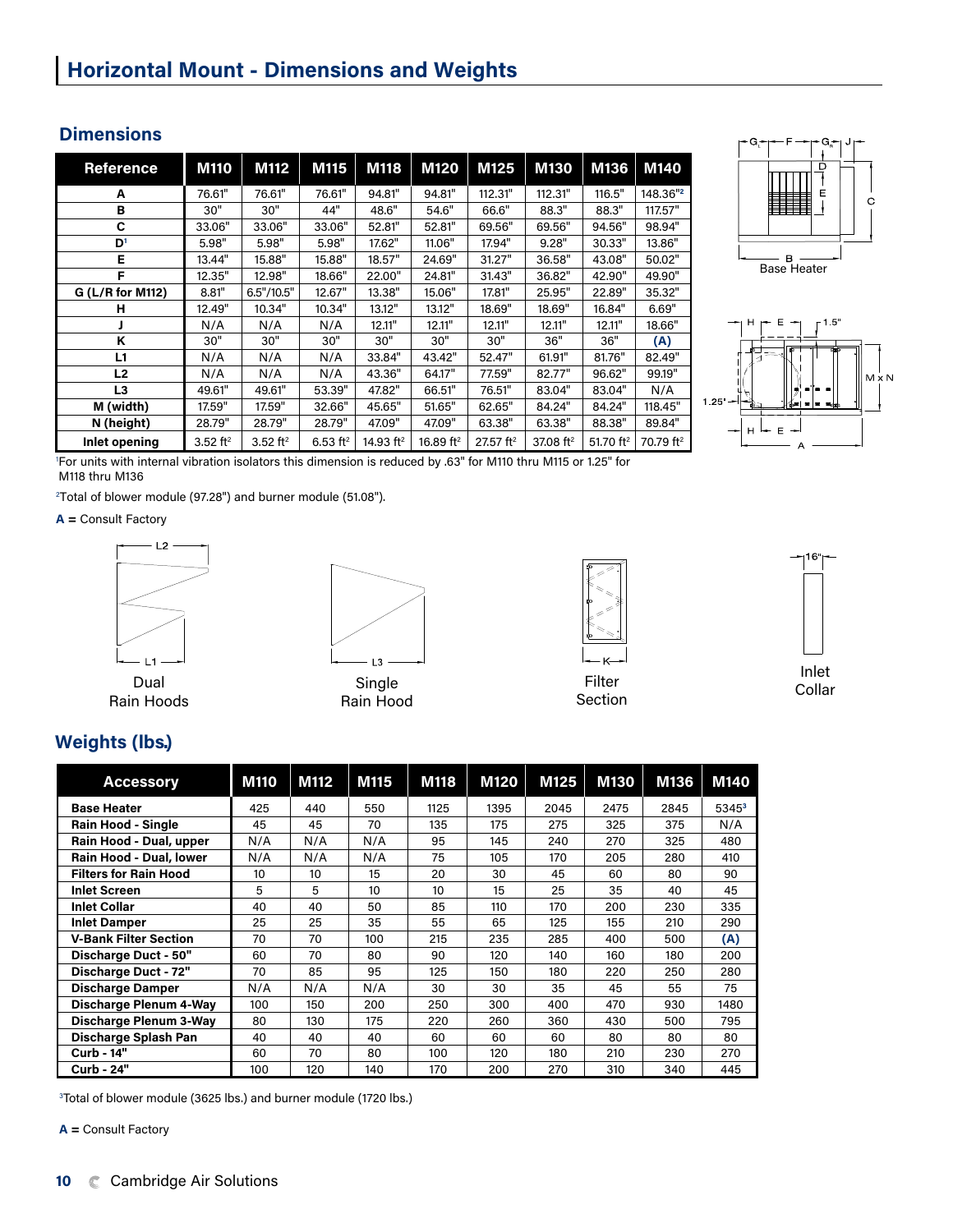



\* NOTE: Structural support platform should be supplied by others if mounting height is greater than 24".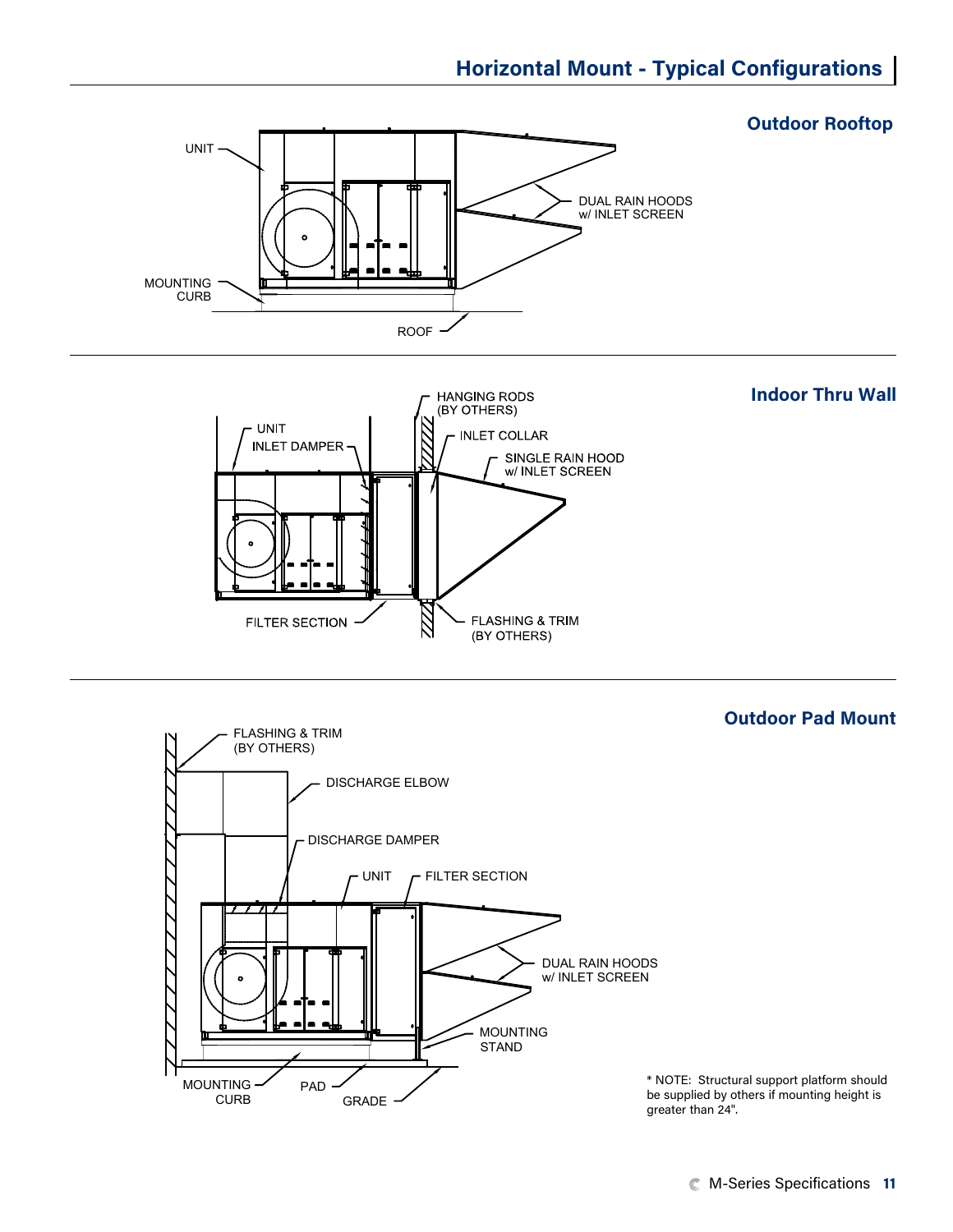# **Vertical Mount - Dimensions and Weight**

## **Dimensions**

| Reference              | M118                  | M120                    | M125                  | M130                  | M136         |
|------------------------|-----------------------|-------------------------|-----------------------|-----------------------|--------------|
| А                      | 68"                   | 73"                     | 79"                   | 84"                   | 89.63"       |
| в                      | 67"                   | 73"                     | 79"                   | 99.5"                 | 105"         |
| C                      | 67.50"                | 74.5"                   | 82"                   | 91.5"                 | 94.5"        |
| D                      | 13.11"                | 14.23"                  | 15.21"                | 18.39"                | 15.61"       |
| E                      | 18.82"                | 24.69"                  | 31.19"                | 36.69"                | 43.00"       |
| F                      | 21.82"                | 25.00"                  | 31.50"                | 36.93"                | 42,88"       |
| G                      | 15.48"                | 17.04"                  | 16.79"                | 24.29"                | 24.04"       |
| н                      | 7.16"                 | 5.28"                   | 15.48"                | 18.28"                | 19,47"       |
| J1                     | 20"                   | 29"                     | 30"                   | 36"                   | 36"          |
| J2                     | 24"                   | 33"                     | 34"                   | 40"                   | 40"          |
| JЗ                     | 11"                   | 11"                     | 11"                   | 11"                   | 11"          |
| J4                     | 60"                   | 60"                     | 84"                   | 84"                   | 100"         |
| J5                     | 52.81"                | 52.81"                  | 69.56"                | 69.56"                | 94.56"       |
| J6                     | 48"                   | 54"                     | 66"                   | 87.69"                | 87,69"       |
| K1                     | 42.33"                | 61.17"                  | 73.79"                | 77.95"                | 95.62"       |
| K <sub>2</sub>         | 32,67"                | 39.93"                  | 49.05"                | 57.59"                | 75.21"       |
| K <sub>3</sub>         | 45.43"                | 63.92"                  | 76.51"                | 80.58"                | 84.75"       |
| L1                     | 62.89"                | 67.89"                  | 73.89"                | 78.89"                | 84.52"       |
| L2                     | 62.24"                | 67.24"                  | 73.24"                | 78.24"                | 83.87"       |
| L3                     | 44.25"                | 44.25"                  | 61"                   | 61"                   | 86"          |
| M1                     | 48.45"                | 54.45"                  | 60.45"                | 80.95"                | 86.45"       |
| M2                     | 61.24"                | 63.9"                   | 73.24"                | 93.74"                | 99.24"       |
| MЗ                     | 44"                   | 50"                     | 57.44"                | 77.94"                | 83.44"       |
| Inlet opening<br>L1xM1 | 21.16 ft <sup>2</sup> | $25.67$ ft <sup>2</sup> | 31.02 ft <sup>2</sup> | 44.35 ft <sup>2</sup> | 50.74 $ft^2$ |

## **Weights (lbs.)**

| <b>Accessory</b>                         | M118 | M120 | M125 | <b>M130</b> | M136 |
|------------------------------------------|------|------|------|-------------|------|
| <b>Base Heater</b>                       | 1800 | 2300 | 2900 | 3200        | 3600 |
| Rain Hood - Single                       | 105  | 165  | 285  | 395         | 485  |
| Rain Hood - Dual, Upper                  | 80   | 120  | 210  | 290         | 345  |
| Rain Hood - Dual, Lower                  | 55   | 90   | 150  | 210         | 275  |
| <b>Filters for Rain Hood</b>             | 20   | 30   | 45   | 60          | 80   |
| <b>Inlet Collar</b>                      | 100  | 110  | 170  | 200         | 230  |
| <b>Inlet Elbow</b>                       | 450  | 500  | 780  | 1040        | 1325 |
| <b>Inlet Damper</b>                      | 305  | 345  | 400  | 475         | 490  |
| <b>V-Bank Filter Section</b>             | 280  | 380  | 420  | 553         | 715  |
| <b>Filter Section/Inlet Damper Combo</b> | 470  | 600  | 670  | 860         | 920  |
| Discharge Duct - 50"                     | 90   | 120  | 140  | 160         | 180  |
| Discharge Duct - 72"                     | 125  | 150  | 180  | 220         | 250  |
| <b>Discharge Damper</b>                  | 35   | 35   | 40   | 58          | 75   |
| Discharge Elbow95                        | 120  | 170  | 230  | 340         |      |
| Mounting Legs 3' (set of 4)              | 253  | 253  | 253  | 253         | 253  |
| Mounting Legs 5' (set of 4)              | 404  | 404  | 404  | 404         | 404  |



Mounting Legs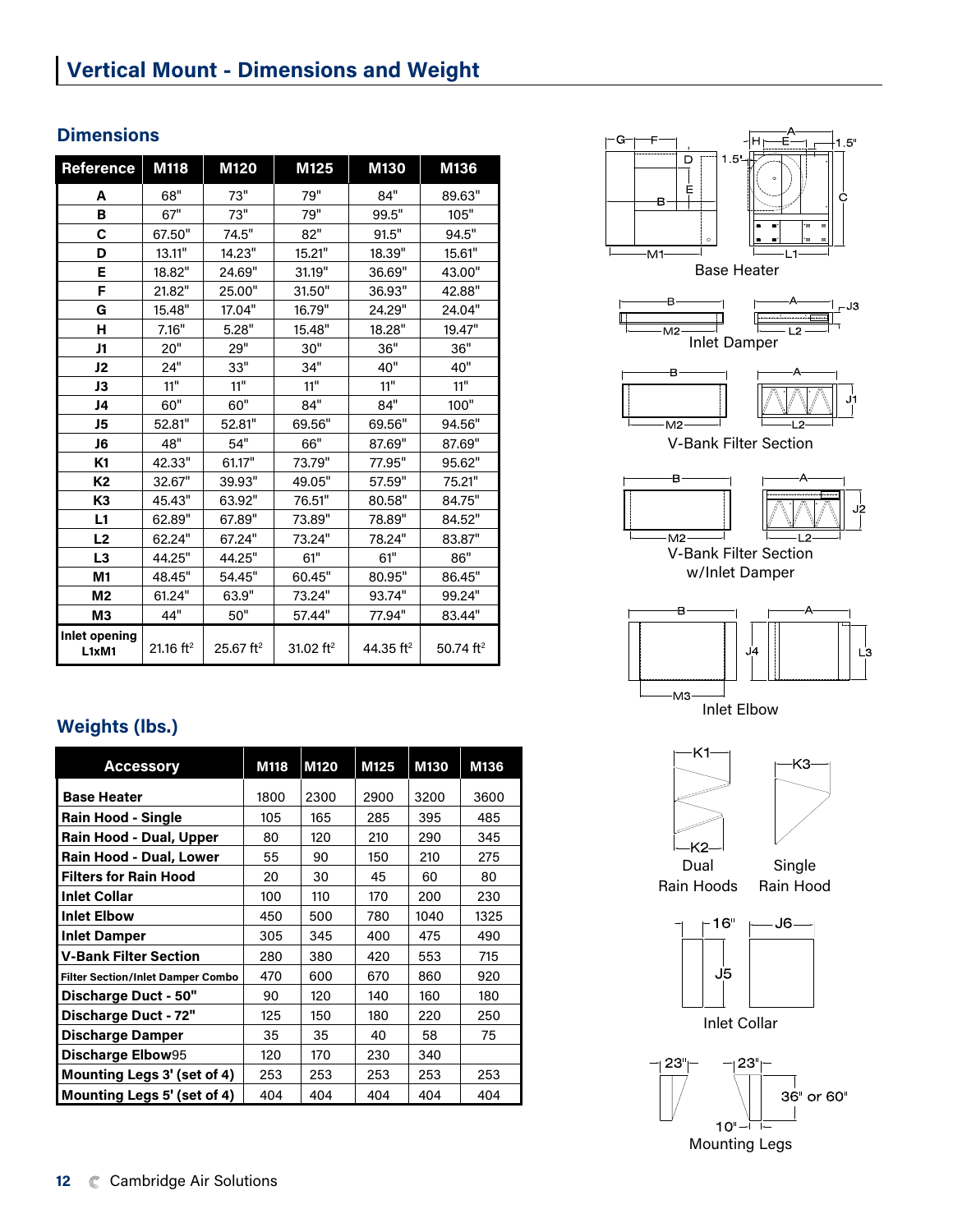## **Vertical Mount - Typical Configurations**

**Indoor**



**Outdoor**

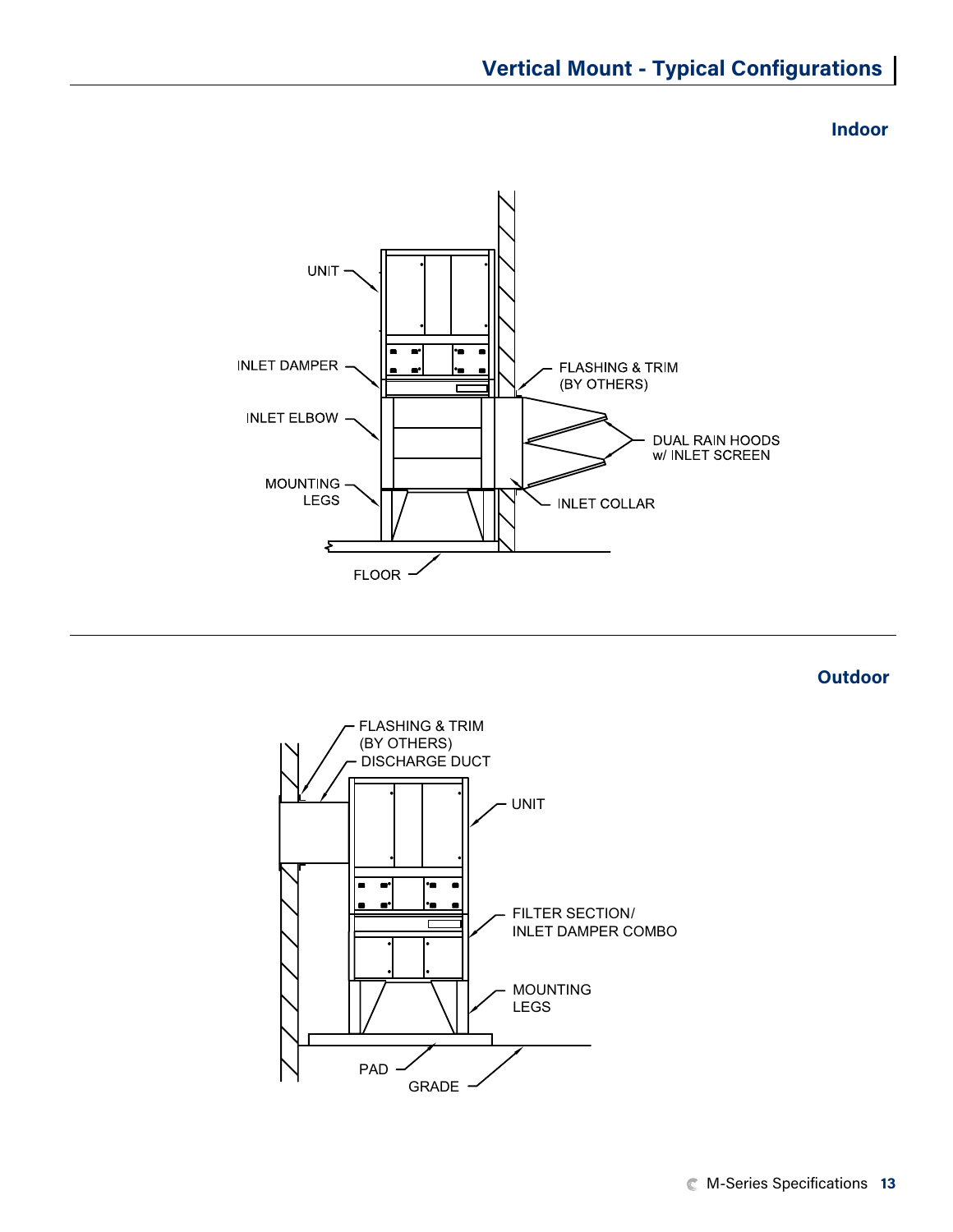

**Single Rain Hood** Single rain hood with integral bird screens. Equipped with integral filter rack for M110, M112 and M115 units. (Integral filter rack is not available for models M118, M120, M125, M130 or M136.) (Not available for M140)



**Dual Rain Hoods** Dual rain hoods with integral bird screens designed with lower inlet velocity (below 550 ft/ min) than the single rain hood. Equipped with racks for mounting filters which are either [2" Permanent] or [2" Moisture Resistant Throw-Away Panel]. (Not available for models M110, M112 or M115.)

**Inlet Screen** Required when the heater is supplied without the rain hood.



#### **V-Bank Filter Section**  Attaches to heater inlet and

is supplied with filter access doors. Filters may be: [2" Permanent Metal Mesh] [2" Moisture Resistant Throw-Away Panel] or [2" Pleated 30/30].



**Inlet Damper Section** Utilizes a heavy-duty, two-position damper motor with an integral end switch that signals the motor when the damper is open. Field wiring required on vertical mount configurations. (Integral on horizontal mount configuration.)



**Inlet Damper/Filter Section Combo** Inlet damper and filter section combined in a single housing, field wiring required. (For vertical mount configuration only.)



**Inlet Collar** 16" deep, insulated wall sleeve designed to support rain hoods for horizontal indoor thru wall and vertical indoor applications.



**Inlet Elbow** Fully insulated structural housing. Includes turning vanes. (For vertical mount configuration only.)

## **Cooling**

- DX Cooling Coils
- Chilled Fluid Cooling Coils
- Evaporative Cooling

exhaust air or process heat *Consult factory for selection and sizing*

#### **Special Filters**

**Other Inlet Options**

Single and multistage high efficiency filters and housings

### **Heating/Preheating**

Steam or fluid coils for heat recovery from

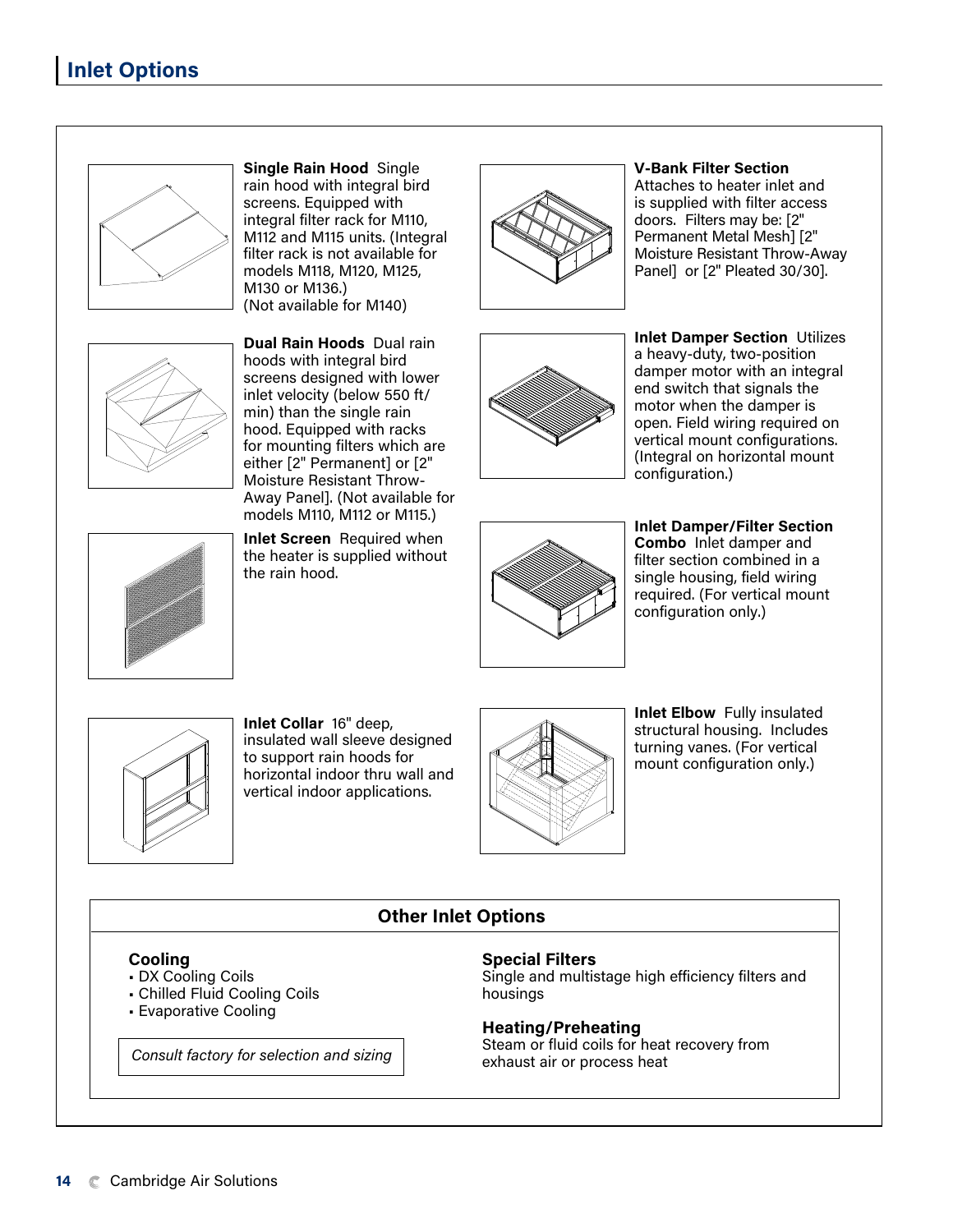**Discharge Damper** Utilizes a heavy-duty, two-position damper motor with an integral end switch that signals the motor when the damper is open. The damper is factory mounted in the fan discharge and is integral with the heater housing. (Not available for models M110, M112 or M115.)

**Discharge Duct** 20", 50" or 72" long, insulated duct.



**Splash Pan** Designed for downblast configurations. It is suspended below the discharge duct and disperses the air randomly. Requires additional support rods (provided by others). Provides lower discharge velocities. The Splash Pan is the most economical discharge accessory.



## **4-Way Discharge Plenum**

Designed for downblast configurations. It is attached to the end of the discharge duct and disperses air horizontally in all directions through permanently attached grilles. Requires additional support rods (provided by others). Provides lower discharge velocities. Removable grille option is also available.



#### **4-Way Downblast Discharge Diffuser** Designed for downblast configurations. It is attached to the end of the discharge duct and disperses the air downward at approximately a 45° angle in all directions. Provides higher discharge velocities.



## **3-Way Horizontal Blast Discharge Diffuser**

Designed for horizontal blast configurations. It is attached to the end of the discharge duct and disperses the air downward at approximately a 45° angle. Requires additional support rods (provided by others). Provides higher discharge velocities.



#### **3-Way Downblast Discharge Diffuser** Designed for

downblast configurations. It is attached to the end of the discharge duct and disperses the air downward at approximately a 45° angle in 3 directions, typically used where a heater is discharging close to a wall or other obstruction. Provides higher discharge velocities.



#### **3-Way Discharge Plenum (with Enclosure)** Designed for horizontal blast configurations. It is either attached to the end of the discharge duct (Enclosure required) or the end of the heater. Disperses the air horizontally in 3 directions through permanently attached grilles. Requires additional support rods (provided by others). Provides lower discharge velocities. Removable grille option is also available.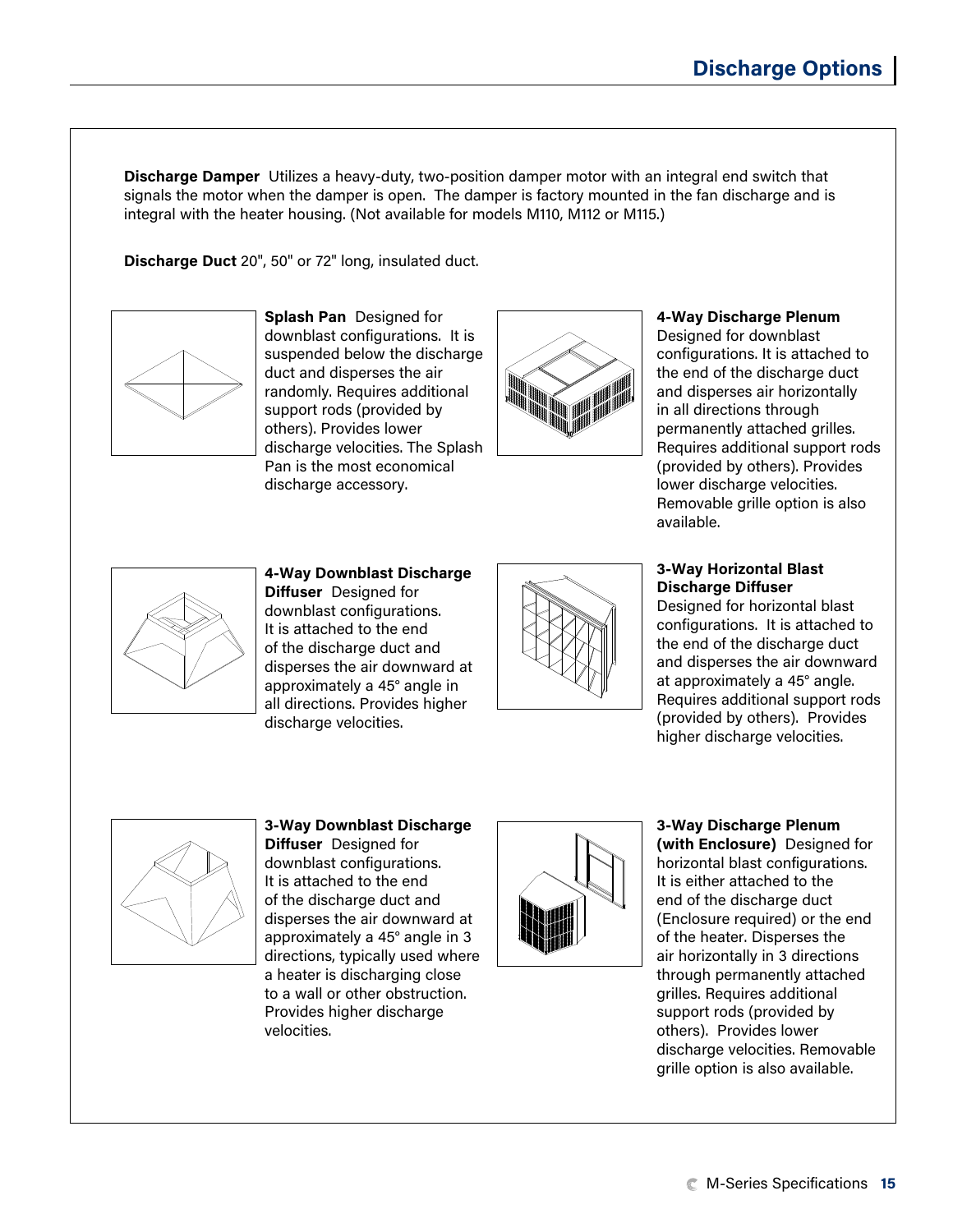

**Mounting Curb** Used on horizontal rooftop or pad mount applications and shipped disassembled. Includes an integral wood nailer. Duct supports provided for downblast configuration. Specify 14" or 24" height. Contact factory if sloped curbs are required.



**Mounting Legs**

Structurally reinforced leg assembly for vertical mount configuration. Specify 3' or 5' height.

**Vibration Isolators** For both internal and external horizontal mount applications. For internal isolation, blower and motor assembly are mounted on isolated platform.*(Internal Vibration Isolators not available for models M110, M112 or M115).* External isolation either base mount or suspended. *(Base mount is not compatible with standard roof curb)*.

# **Gas Control Options**

**Maxitrol Series 14 Modulating Controls** *(Standard)*Electronic discharge temperature control system maintains a constant discharge temperature. ❑ Control permits manual adjustment of discharge temperature (55° to 90°F) from inside the heater control enclosure. *(Standard)* ❑ A Remote Heat Adjust control with override capability to 130°F can be provided to allow manual adjustment of discharge temperature (55° to 130°F) from either inside the heater control enclosure or in the Remote Control Station. *(Optional)*

**Maxitrol Series 44 Modulating Controls** *(Optional)*Electronic discharge temperature control system maintains a constant space temperature (adjustable from 40° to 80°F). Discharge temperature modulates between the minimum (adjustable from 40° to 80°F) and maximum (adjustable from 80° to 140°F) setpoints on the amplifier. Includes an adjustable space temperature control and sensor.

**Insurance Controls** Controls and gas train to comply with the requirements of Factory Mutual (FM) and/or Industrial Risk Insurers (IRI). Specify heater input and insurer for proper selection of insurance controls. All gas train options are factory mounted within the gas train enclosure.

**High Pressure Regulator** A positive shut-off high pressure regulator is required when the gas supply pressure exceeds the maximum gas pressure requirements or is specified by local codes or local utilities. Furnished with a manual high pressure shut-off cock and pressure tap. Venting of this regulator to outdoors is required. Specify gas supply pressure and burner input capacity for regulator selection. (field installed)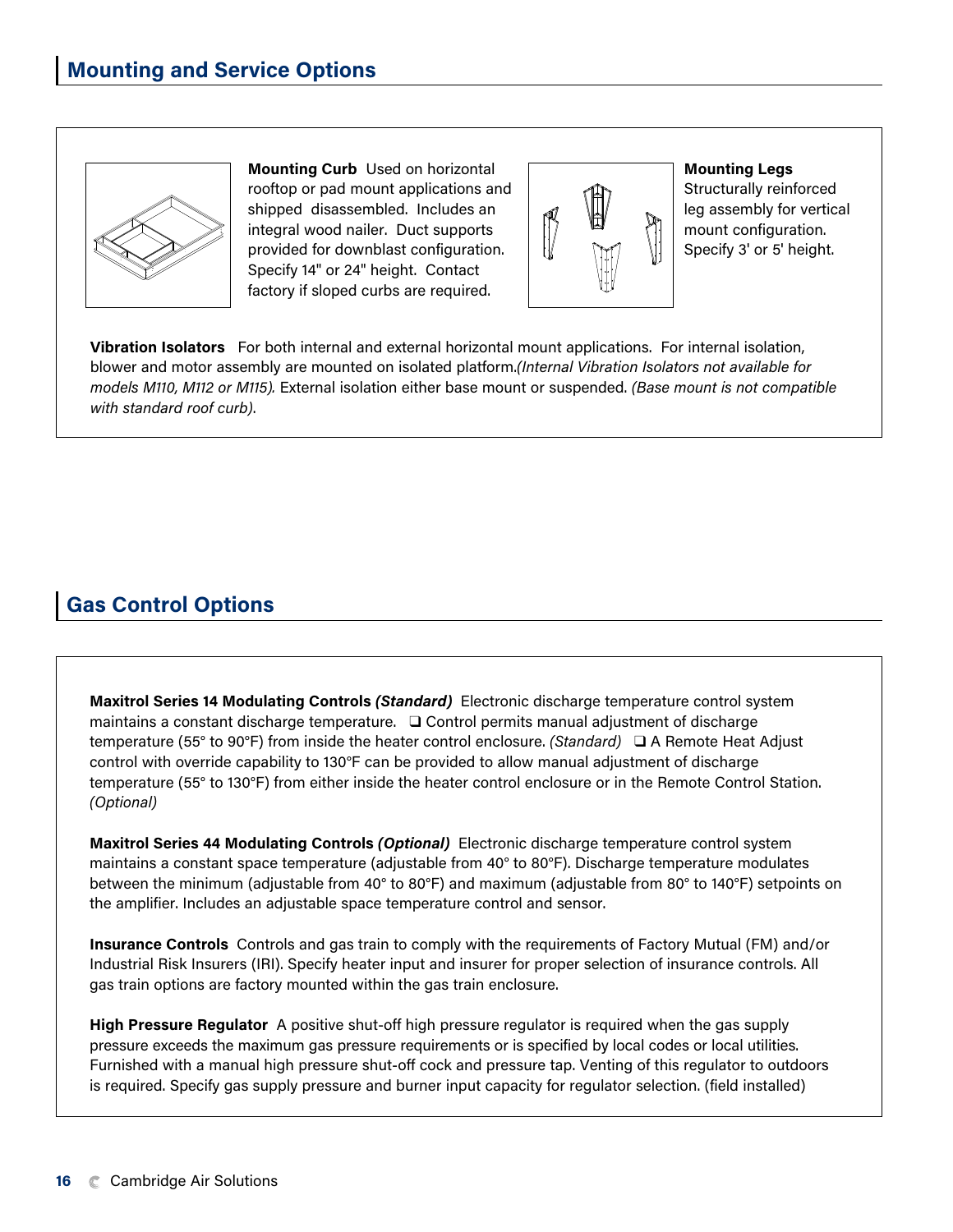**Exhaust Fan Contact** Auxiliary dry contact is mechanically interlocked to operation of the heater's motor starter and provided with terminals located in heater's electrical enclosure. The dry contact is typically wired into the exhaust fan control circuit to activate the exhaust fan when the make-up air heater comes on.

**Fuse Block** Line fusing for branch circuit protection. Wired in conjunction with non-fused disconnect switch.

**Interior Light(s)** Available for: ❑ Heater Cabinet, ❑ Electrical Control Enclosure, ❑ Gas Train Enclosure Switches located inside the heater's electrical enclosure. Furnished with safety guards. 100 watts maximum, each. Separate electrical supply source is required.

**Convenience Outlet** A 115 volt GFI duplex receptacle is provided inside the heater's electrical enclosure. The electrical supply source for this device can be either: ❑ The heater's control power transformer (5 amps max.) or ❑ Separate outside source (15 amps max.).

**Paint Booth Control** Consult factory.

**Kitchen Ventilation System Controls** Consult factory.

**Remote Control Station (RCS)** Lockable NEMA 1 enclosure (9"wide x 14"high x 5"deep), equipped with a three position keylock selector switch (Summer Ventilation-Off-Heating) and indicating lights for blower operation (green), burner operation (red), reset (amber).

#### **Remote Control Station Options**

**Maxitrol Series 14 Remote Heat Adjustment Dial** (see page 16)

- ❑ Mounted on exterior of RCS door for easy access.
- ❑ Mounted inside RCS for tamperproof applications.

**Maxitrol Series 14 Space Temperature Override** An electronic space thermostat for raising the discharge temperature set on the Remote Heat Adjustment Dial by 10° to 40°F.

**Maxitrol Series 44/Tamperproof** Same as optional Maxitrol Series 44 (see page 16), except adjustable space thermostat control is mounted inside RCS and a space temperature sensor is field mounted in the space to be heated.

**Maxitrol Series 44/Hazardous Area** Same as Maxitrol Series 44/Tamperproof (see above), except epoxy coated space temperature sensor is replaced by a design with epoxy coated circuitry.

**Operating Electronic Thermostat** To control heater's ON/OFF operation in a space heating mode.

**Non-Adjustable Thermostat** A fixed temperature, solid state, epoxy sealed thermostat.

Specify temperature setpoint of: ❑ 41°F, ❑ 50°F, ❑ 55°F, ❑ 60°F, or ❑ 65°F.

**Temperature Setback** A combination thermostat/seven day programmable timer. It includes independent programs for summer ventilation/heating modes, separate selectable occupied/unoccupied temperatures and an override timer. An auto-tuning, optimum start algorithm is available to maximize energy savings.

(continued on next page)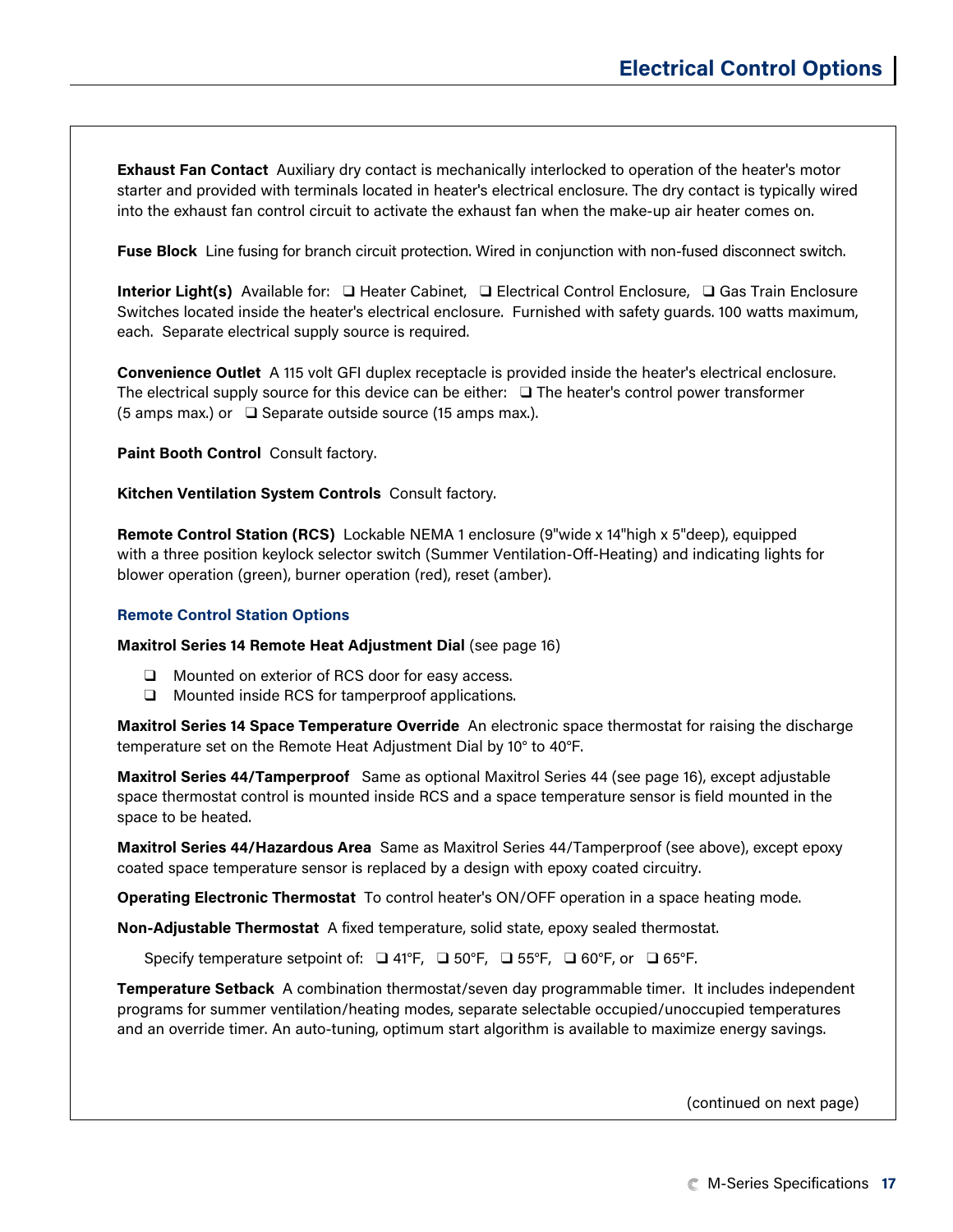**Clogged Filter Light** Alarm light mounted in RCS indicates clogged filters. Includes differential pressure switch mounted in unit control enclosure to monitor pressure drop across the filters.

**Manual Make-Up Air Switch** A toggle switch to manually turn the heater ON/OFF.

- ❑ Mounted on exterior of RCS door for easy access
- ❑ Mounted inside RCS for tamperproof applications.

**Exhaust Fan Interlock** To interlock make-up air heater to an exhaust fan, such that the make-up air heater comes on when the exhaust fan comes on. Terminals are provided in RCS for wiring of dry contacts (provided by others).

## **VFD Control Options**

The Cambridge VFD assembly varies motor speed in response to changing operating conditions. Each control package is mounted in a ventilated enclosure, factory wired and tested as part of the total M-Series Make-Up Air Heater.

VFD Control Options Include:

- Room Pressure Controller Adjusts cfm output to maintain building pressure
- Exhaust Fan Interlock(s) Fixed speeds selection to correspond to exhaust fan operation
- Analog Input from External Sources Continuously adjustable based on 0-10VDC or 4-20 mA signal
- Manual Speed Control Continuous or fixed speeds adjustment based on VFD keypad, potentiometer or

multi-position switch

PLC (Programmable Logic Controller) may be incorporated with the above options

## **Net Room Air**

The net air volume delivered to a space is the result of the heated discharge air volume cooling and contracting to the ambient room temperature. To determine net room air, multiply the discharge cfm times the ratio of the room temperature to the discharge temperature expressed in degrees Rankine (˚R).

 $\textbf{cfm}_{\text{Net}} = \textbf{cfm}_{\text{Discharge}} \times (460+\textbf{T}_{\text{Room}}) \div (460+\textbf{T}_{\text{Discharge}})$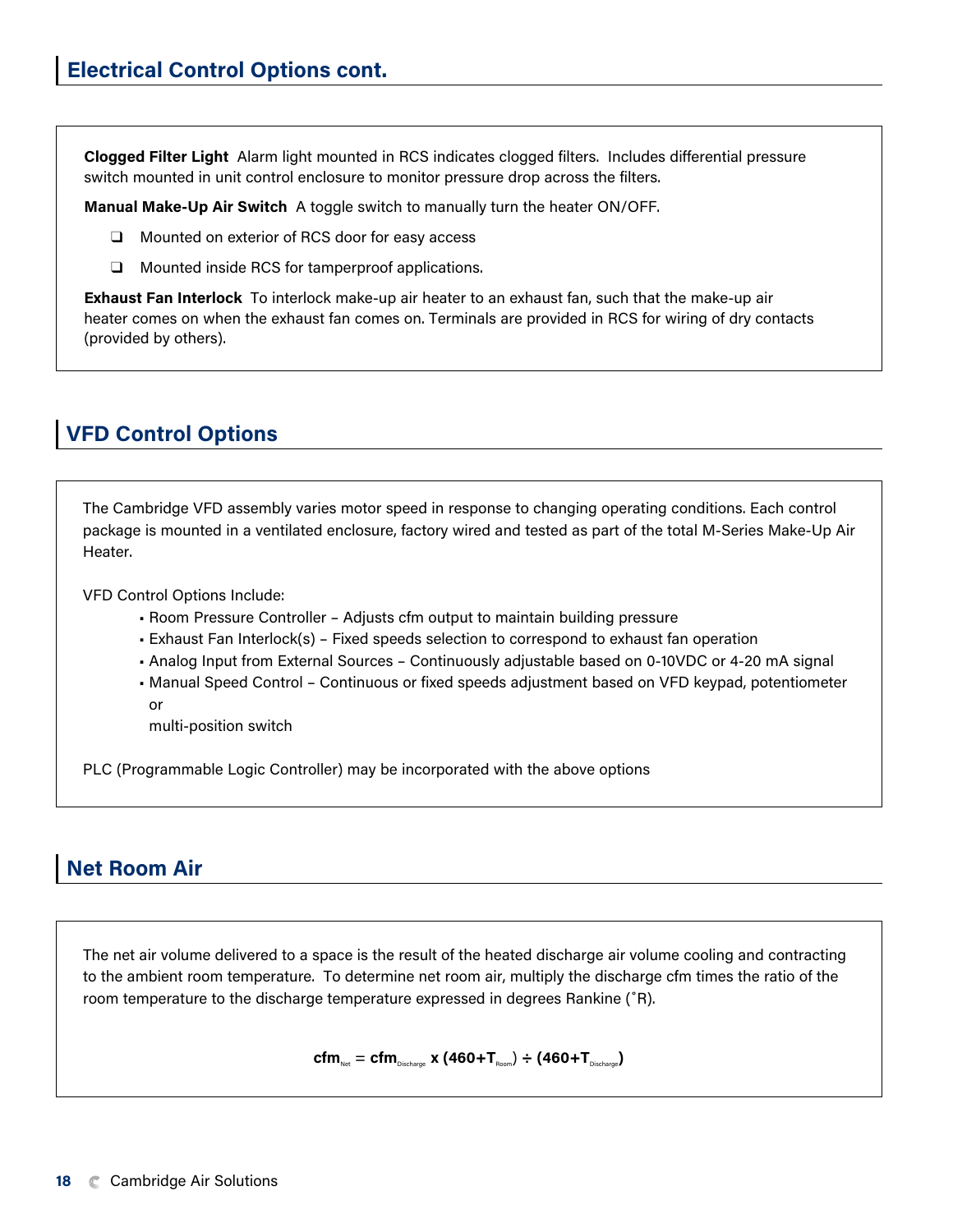|                                                                                                 |                                                                                                                                                                                                                                                                                                                                                                                              |        |                                            | Btu/hr = cfm x $\rho$ x c, x 60 x $\Delta T$ ÷ 0.92                     |        |                                                                                           |
|-------------------------------------------------------------------------------------------------|----------------------------------------------------------------------------------------------------------------------------------------------------------------------------------------------------------------------------------------------------------------------------------------------------------------------------------------------------------------------------------------------|--------|--------------------------------------------|-------------------------------------------------------------------------|--------|-------------------------------------------------------------------------------------------|
|                                                                                                 | <b>Where:</b> cfm is the discharge air volume of the blower<br>$\rho$ is the density of the air handled by the blower (lb/ft <sup>3</sup> ) (Note 1)<br>$cc$ is the specific heat of the air (0.240 Btu/lb°F)<br>60 is the conversion from minutes to hours<br>$\Delta T$ is the temperature rise (°F) (Note 2)<br>0.92 is the conversion from sensible heat to total heat (output to input) |        |                                            |                                                                         |        |                                                                                           |
| <b>Note 1:</b> Density is calculated from the following formula:                                |                                                                                                                                                                                                                                                                                                                                                                                              |        |                                            |                                                                         |        |                                                                                           |
|                                                                                                 |                                                                                                                                                                                                                                                                                                                                                                                              |        |                                            |                                                                         |        |                                                                                           |
|                                                                                                 |                                                                                                                                                                                                                                                                                                                                                                                              |        |                                            | $\rho$ = 1.32605 x (Barometric pressure $\div$ T <sub>Discharge</sub> ) |        |                                                                                           |
|                                                                                                 | <b>Where:</b> Barometric pressure is in terms of inches of mercury ("Hg)<br>Discharge temperature is in terms of degrees Rankine (°R)                                                                                                                                                                                                                                                        |        |                                            | (See chart on page 6 for barometric pressures for selected cities)      |        |                                                                                           |
|                                                                                                 |                                                                                                                                                                                                                                                                                                                                                                                              |        | $T_{\text{Dischance}} = (460 + \text{°F})$ |                                                                         |        |                                                                                           |
| Note 2: The temperature rise for make-up air heaters is typically determined by calculating the | temperature) plus 10 to 20°F. Use chart below to determine maximum temperature rise.                                                                                                                                                                                                                                                                                                         |        |                                            |                                                                         |        | difference between the outdoor design temperature and the indoor design temperature (room |
|                                                                                                 |                                                                                                                                                                                                                                                                                                                                                                                              | 55,000 | 60,000                                     | 65,000                                                                  | 70,000 | 75,000                                                                                    |
| Max. Airflow (cfm)                                                                              | Up to 50,000                                                                                                                                                                                                                                                                                                                                                                                 |        |                                            |                                                                         |        |                                                                                           |

## **Summary of Limited Warranty**

 **Cambridge Air Solutions** warrants all M-Series products, including all components and sub-components thereof, to be free from defects in material and workmanship for a period of **twenty-four (24) months** from date of shipment, with the exception of the burner assembly which is warranted for **five (5) years**, provided the product is properly installed and operated under normal conditions in accordance with the Cambridge Technical Manual and any other applicable instructions and in conformance with national and local codes.

**For complete warranty, see the Technical Manual.**